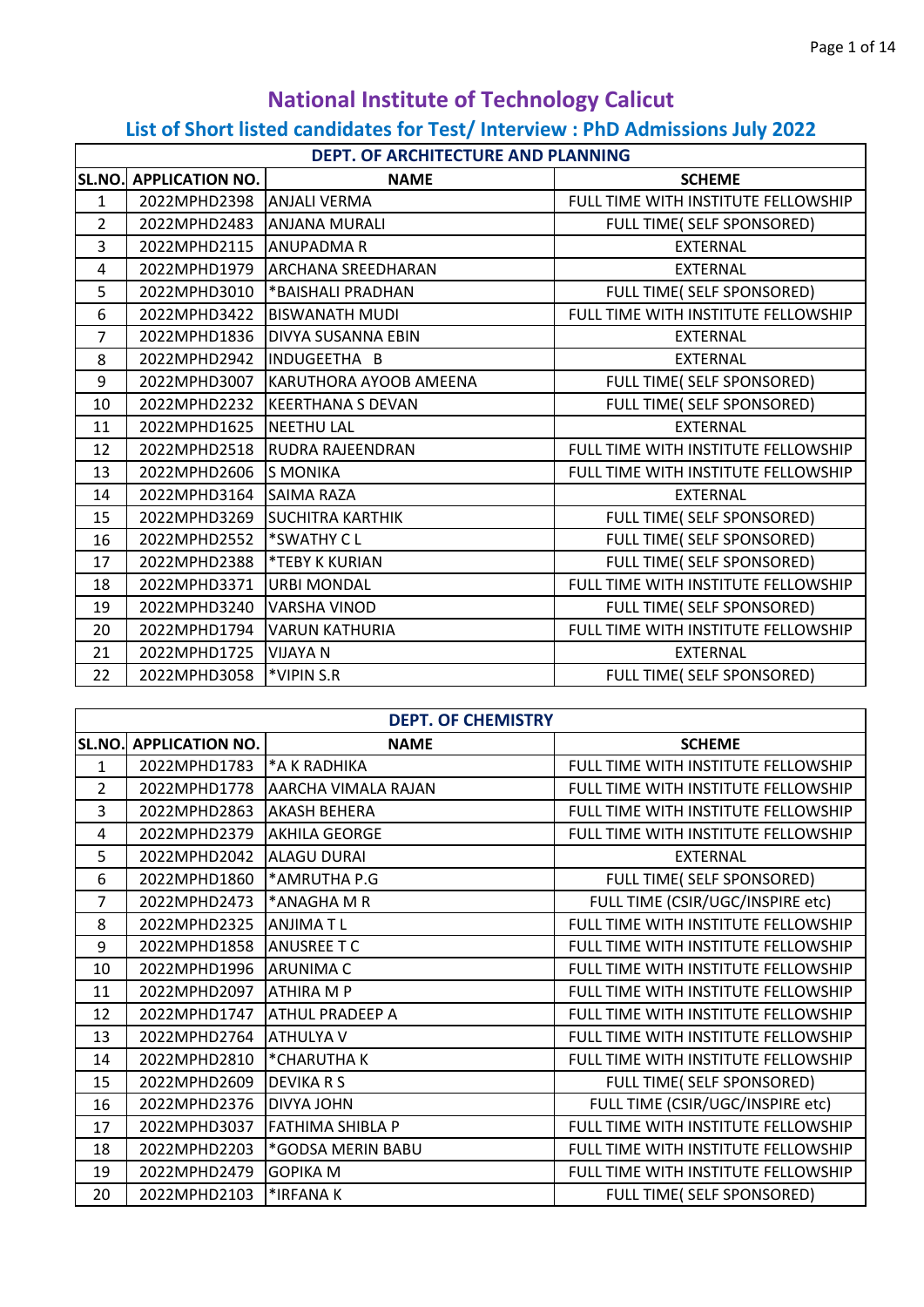| 21 |              | 2022MPHD2997 KADIYAM RAMAKRISHNA | FULL TIME WITH INSTITUTE FELLOWSHIP |
|----|--------------|----------------------------------|-------------------------------------|
| 22 | 2022MPHD2741 | KHAJA MAHAMMAD                   | <b>EXTERNAL</b>                     |
| 23 | 2022MPHD2582 | <b>LAKSHMI DINESH</b>            | FULL TIME WITH INSTITUTE FELLOWSHIP |
| 24 | 2022MPHD2739 | <b>LAKSHMITS</b>                 | FULL TIME WITH INSTITUTE FELLOWSHIP |
| 25 | 2022MPHD2162 | <b>LINTO ANTO</b>                | FULL TIME (CSIR/UGC/INSPIRE etc)    |
| 26 | 2022MPHD2976 | M VIGNESH                        | FULL TIME WITH INSTITUTE FELLOWSHIP |
| 27 | 2022MPHD3312 | <b>MANEESHA SINGH</b>            | FULL TIME (CSIR/UGC/INSPIRE etc)    |
| 28 | 2022MPHD3222 | *MANJU YADAV                     | FULL TIME WITH INSTITUTE FELLOWSHIP |
| 29 | 2022MPHD1568 | <b>MARIA MATHEW</b>              | FULL TIME WITH INSTITUTE FELLOWSHIP |
| 30 | 2022MPHD1862 | *MEENU KK                        | FULL TIME WITH INSTITUTE FELLOWSHIP |
| 31 | 2022MPHD2057 | *MEENU SURENDRAN                 | FULL TIME( SELF SPONSORED)          |
| 32 | 2022MPHD2864 | MOHAMED SIDDIQ M                 | FULL TIME WITH INSTITUTE FELLOWSHIP |
| 33 | 2022MPHD3372 | *MRINALINI KALYANI A K           | FULL TIME( SELF SPONSORED)          |
| 34 | 2022MPHD2320 | <b>NIKITA PAL</b>                | FULL TIME WITH INSTITUTE FELLOWSHIP |
| 35 | 2022MPHD1604 | *NITHIN CV                       | FULL TIME WITH INSTITUTE FELLOWSHIP |
| 36 | 2022MPHD2504 | *PAUL MATHEW                     | FULL TIME( SELF SPONSORED)          |
| 37 | 2022MPHD3349 | <b>PRANAV M</b>                  | FULL TIME WITH INSTITUTE FELLOWSHIP |
| 38 | 2022MPHD3257 | <b>PRINCY MOL M T</b>            | FULL TIME (CSIR/UGC/INSPIRE etc)    |
| 39 | 2022MPHD3236 | <b>PUNYA VP</b>                  | FULL TIME WITH INSTITUTE FELLOWSHIP |
| 40 | 2022MPHD2424 | <b>RHIYA PAUL</b>                | FULL TIME WITH INSTITUTE FELLOWSHIP |
| 41 | 2022MPHD2059 | <b>RICHARD S</b>                 | FULL TIME WITH INSTITUTE FELLOWSHIP |
| 42 | 2022MPHD2420 | <b>RUMAISA N M</b>               | FULL TIME WITH INSTITUTE FELLOWSHIP |
| 43 | 2022MPHD3300 | SAMBIT SHASHANKA SEKHAR ROUT     | FULL TIME WITH INSTITUTE FELLOWSHIP |
| 44 | 2022MPHD3247 | SANTRA MERIN SAJU                | FULL TIME( SELF SPONSORED)          |
| 45 | 2022MPHD2326 | <b>SHAHEEN PP</b>                | FULL TIME WITH INSTITUTE FELLOWSHIP |
| 46 | 2022MPHD2254 | <b>SHAIBORLANG RAPSANG</b>       | FULL TIME WITH INSTITUTE FELLOWSHIP |
| 47 | 2022MPHD2344 | *SHANOOBA SHIRIN P               | FULL TIME WITH INSTITUTE FELLOWSHIP |
| 48 | 2022MPHD2783 | *SHILPA M                        | FULL TIME( SELF SPONSORED)          |
| 49 | 2022MPHD2206 | <b>SNEHAK</b>                    | FULL TIME WITH INSTITUTE FELLOWSHIP |
| 50 | 2022MPHD2099 | <b>SOUMYA N THANKACHAN</b>       | FULL TIME WITH INSTITUTE FELLOWSHIP |
| 51 | 2022MPHD2626 | <b>SREELAKSHMIP</b>              | FULL TIME WITH INSTITUTE FELLOWSHIP |
| 52 | 2022MPHD2343 | <b>VISHNU N V</b>                | FULL TIME WITH INSTITUTE FELLOWSHIP |

|                | <b>DEPT. OF PHYSICS</b> |                         |                                     |  |
|----------------|-------------------------|-------------------------|-------------------------------------|--|
| SL.NO.         | <b>APPLICATION NO.</b>  | <b>NAME</b>             | <b>SCHEME</b>                       |  |
| $\mathbf{1}$   | 2022MPHD2130            | AATHIRA K P             | <b>INTERNAL</b>                     |  |
| $\overline{2}$ | 2022MPHD2572            | <b>ABHIJITH Y ANAND</b> | FULL TIME (CSIR/UGC/INSPIRE etc)    |  |
| 3              | 2022MPHD2672            | <b>ADITHYALJ</b>        | FULL TIME (CSIR/UGC/INSPIRE etc)    |  |
| 4              | 2022MPHD2448            | AKSHAYA A               | FULL TIME WITH INSTITUTE FELLOWSHIP |  |
| 5              | 2022MPHD2512            | <b>AMRUTHA S</b>        | FULL TIME (CSIR/UGC/INSPIRE etc)    |  |
| 6              | 2022MPHD2649            | <b>ANAND KUMAR</b>      | FULL TIME WITH INSTITUTE FELLOWSHIP |  |
| 7              | 2022MPHD3084            | <b>ANJANA C R</b>       | <b>EXTERNAL</b>                     |  |
| 8              | 2022MPHD2085            | <b>ANJU GANESH</b>      | FULL TIME WITH INSTITUTE FELLOWSHIP |  |
| 9              | 2022MPHD2079            | <b>ARCHANA THOMAS</b>   | FULL TIME WITH INSTITUTE FELLOWSHIP |  |
| 10             | 2022MPHD2769            | <b>ARPITA RANA</b>      | FULL TIME WITH INSTITUTE FELLOWSHIP |  |
| 11             | 2022MPHD2071            | <b>ASHISH GEORGE</b>    | FULL TIME WITH INSTITUTE FELLOWSHIP |  |
| 12             | 2022MPHD2358            | ASHWANI MAURYA          | FULL TIME WITH INSTITUTE FELLOWSHIP |  |
| 13             | 2022MPHD3145            | <b>ASWATHY CT</b>       | FULL TIME( SELF SPONSORED)          |  |
| 14             | 2022MPHD2374            | <b>ATHIRA V</b>         | FULL TIME WITH INSTITUTE FELLOWSHIP |  |
| 15             | 2022MPHD3149            | <b>BHAGYA R</b>         | FULL TIME( SELF SPONSORED)          |  |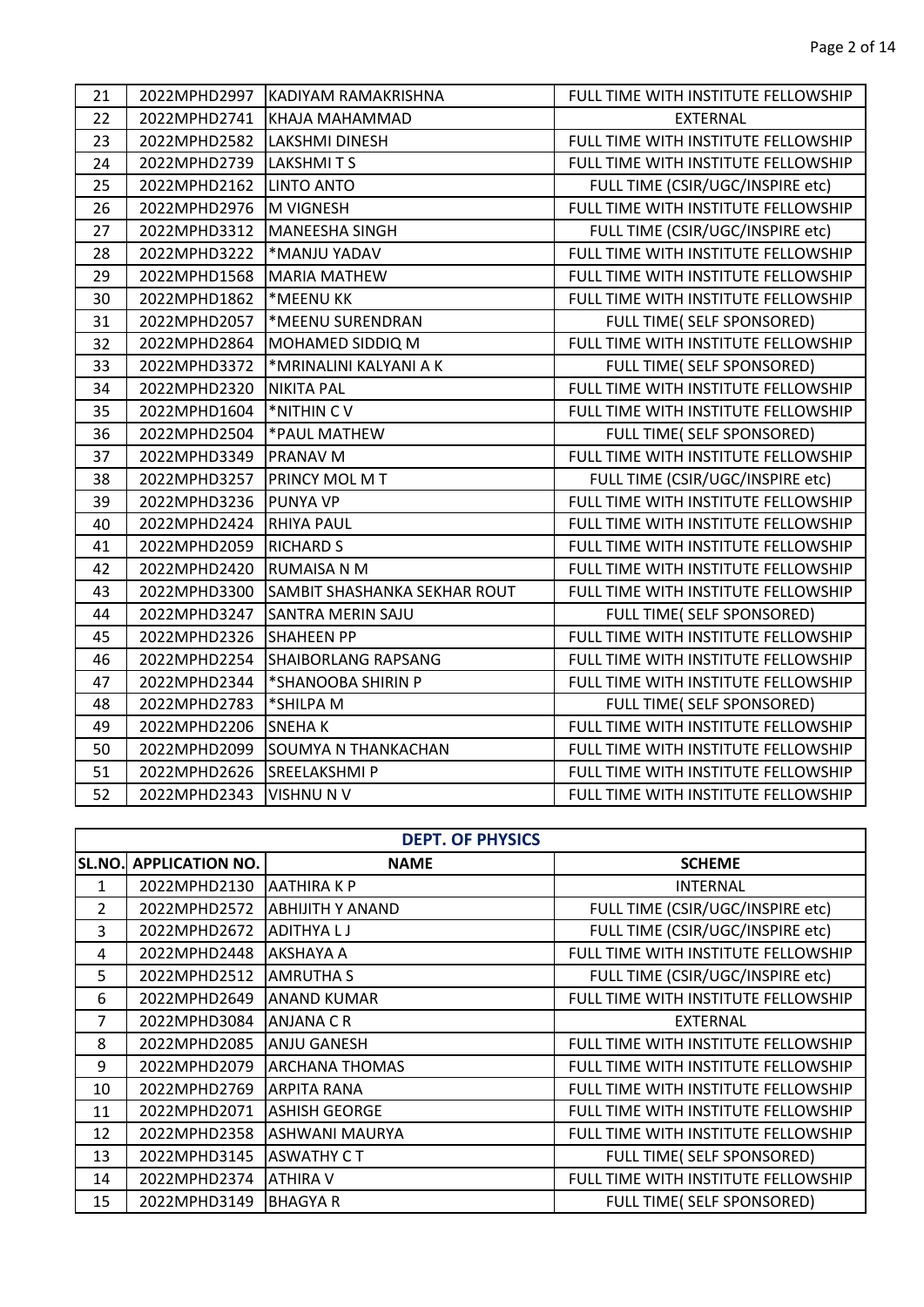| 16 | 2022MPHD2505 BHARTI |                           | FULL TIME (CSIR/UGC/INSPIRE etc)    |
|----|---------------------|---------------------------|-------------------------------------|
| 17 | 2022MPHD2035        | <b>BITHOV P</b>           | FULL TIME WITH INSTITUTE FELLOWSHIP |
| 18 | 2022MPHD2165        | <b>CHINMAYA J S</b>       | FULL TIME WITH INSTITUTE FELLOWSHIP |
| 19 | 2022MPHD2501        | <b>DEBAJANI ROUT</b>      | FULL TIME WITH INSTITUTE FELLOWSHIP |
| 20 | 2022MPHD2909        | ELIZABATH MARIA N R       | FULL TIME WITH INSTITUTE FELLOWSHIP |
| 21 | 2022MPHD2132        | <b>FATHIMA RIYAZ</b>      | FULL TIME( SELF SPONSORED)          |
| 22 | 2022MPHD1677        | <b>FATHIMA SHIRIN P T</b> | FULL TIME WITH INSTITUTE FELLOWSHIP |
| 23 | 2022MPHD2362        | <b>HARIGOVIND PS</b>      | FULL TIME WITH INSTITUTE FELLOWSHIP |
| 24 | 2022MPHD2660        | <b>HEMAMBIKA K</b>        | FULL TIME( SELF SPONSORED)          |
| 25 | 2022MPHD3215        | <b>HEMANTA UPADHYA</b>    | FULL TIME WITH INSTITUTE FELLOWSHIP |
| 26 | 2022MPHD2669        | <b>HIMANGSHU PAUL</b>     | FULL TIME (CSIR/UGC/INSPIRE etc)    |
| 27 | 2022MPHD2043        | <b>INCHARA M</b>          | FULL TIME( SELF SPONSORED)          |
| 28 | 2022MPHD3069        | <b>JASMINE PAULY</b>      | FULL TIME (CSIR/UGC/INSPIRE etc)    |
| 29 | 2022MPHD2127        | <b>JOEL K JOSEPH</b>      | FULL TIME (CSIR/UGC/INSPIRE etc)    |
| 30 | 2022MPHD2934        | <b>KARTHIK R</b>          | FULL TIME (CSIR/UGC/INSPIRE etc)    |
| 31 | 2022MPHD1938        | <b>KARTHIKA P MONI</b>    | FULL TIME WITH INSTITUTE FELLOWSHIP |
| 32 | 2022MPHD2348        | <b>MAHALAKSHMIV</b>       | FULL TIME WITH INSTITUTE FELLOWSHIP |
| 33 | 2022MPHD2160        | <b>MANUT</b>              | FULL TIME WITH INSTITUTE FELLOWSHIP |
| 34 | 2022MPHD3115        | MANYA M PANICKER          | FULL TIME WITH INSTITUTE FELLOWSHIP |
| 35 | 2022MPHD1566        | <b>MOHAMMED FAYIS</b>     | FULL TIME WITH INSTITUTE FELLOWSHIP |
| 36 | 2022MPHD3167        | P M POOJA                 | FULL TIME WITH INSTITUTE FELLOWSHIP |
| 37 | 2022MPHD2131        | PHAMEI RUMTHAO            | FULL TIME( SELF SPONSORED)          |
| 38 | 2022MPHD3111        | PRADOSH KESHAV MV         | FULL TIME( SELF SPONSORED)          |
| 39 | 2022MPHD1918        | *PRAJIL MK                | FULL TIME( SELF SPONSORED)          |
| 40 | 2022MPHD2173        | PRIYA BHATT               | FULL TIME WITH INSTITUTE FELLOWSHIP |
| 41 | 2022MPHD2860        | PRIYA YADAV               | FULL TIME WITH INSTITUTE FELLOWSHIP |
| 42 | 2022MPHD2573        | *PYARLAL BADSETH          | FULL TIME WITH INSTITUTE FELLOWSHIP |
| 43 | 2022MPHD2964        | RADHIKA RAJAGOPAL K       | FULL TIME WITH INSTITUTE FELLOWSHIP |
| 44 | 2022MPHD2292        | <b>ROJALIN PADHI</b>      | FULL TIME WITH INSTITUTE FELLOWSHIP |
| 45 | 2022MPHD2009        | ROSHYAL JOY               | FULL TIME WITH INSTITUTE FELLOWSHIP |
| 46 | 2022MPHD1682        | SAIKRISHNA.V              | FULL TIME (CSIR/UGC/INSPIRE etc)    |
| 47 | 2022MPHD2289        | SANKHASUBHRA MUKHOPADHYAY | FULL TIME (CSIR/UGC/INSPIRE etc)    |
| 48 | 2022MPHD2409        | <b>SHIVAM TYAGI</b>       | FULL TIME WITH INSTITUTE FELLOWSHIP |
| 49 | 2022MPHD2967        | <b>SHUBHASHREE SAHOO</b>  | FULL TIME WITH INSTITUTE FELLOWSHIP |
| 50 | 2022MPHD2442        | <b>SREE RENJINI R S</b>   | FULL TIME WITH INSTITUTE FELLOWSHIP |
| 51 | 2022MPHD2146        | <b>SREEJITH P C</b>       | FULL TIME WITH INSTITUTE FELLOWSHIP |
| 52 | 2022MPHD3290        | <b>SRIYA PAUL</b>         | FULL TIME( SELF SPONSORED)          |
| 53 | 2022MPHD2271        | THONTADHARYADEEKSHITH M   | FULL TIME( SELF SPONSORED)          |
| 54 | 2022MPHD2786        | <b>TIMI TITUS</b>         | FULL TIME WITH INSTITUTE FELLOWSHIP |
| 55 | 2022MPHD3011        | VAISHNAVI M RAJESH        | FULL TIME (CSIR/UGC/INSPIRE etc)    |
| 56 | 2022MPHD2119        | <b>VELPULA MAHESH</b>     | FULL TIME WITH INSTITUTE FELLOWSHIP |
| 57 | 2022MPHD2172        | <b>VIKASH MAAN</b>        | FULL TIME WITH INSTITUTE FELLOWSHIP |

| <b>DEPT. OF CHEMICAL ENGINEERING</b> |                               |                               |                                     |
|--------------------------------------|-------------------------------|-------------------------------|-------------------------------------|
|                                      | <b>SL.NO. APPLICATION NO.</b> | <b>NAME</b>                   | <b>SCHEME</b>                       |
|                                      | 2022MPHD2309                  | <b>IAISHWARYA K N</b>         | <b>FXTERNAL</b>                     |
|                                      |                               | 2022MPHD2634 AISHWARYA SHARMA | FULL TIME WITH INSTITUTE FELLOWSHIP |
| 3                                    | 2022MPHD1882                  | <b>IASWATHY P</b>             | FULL TIME WITH INSTITUTE FELLOWSHIP |
| 4                                    | 2022MPHD3043                  | <b>JAYISHA HAMDATH K K</b>    | FULL TIME WITH INSTITUTE FELLOWSHIP |
|                                      |                               | 2022MPHD2780 BALAKUMARAN SJ   | FULL TIME( SELF SPONSORED)          |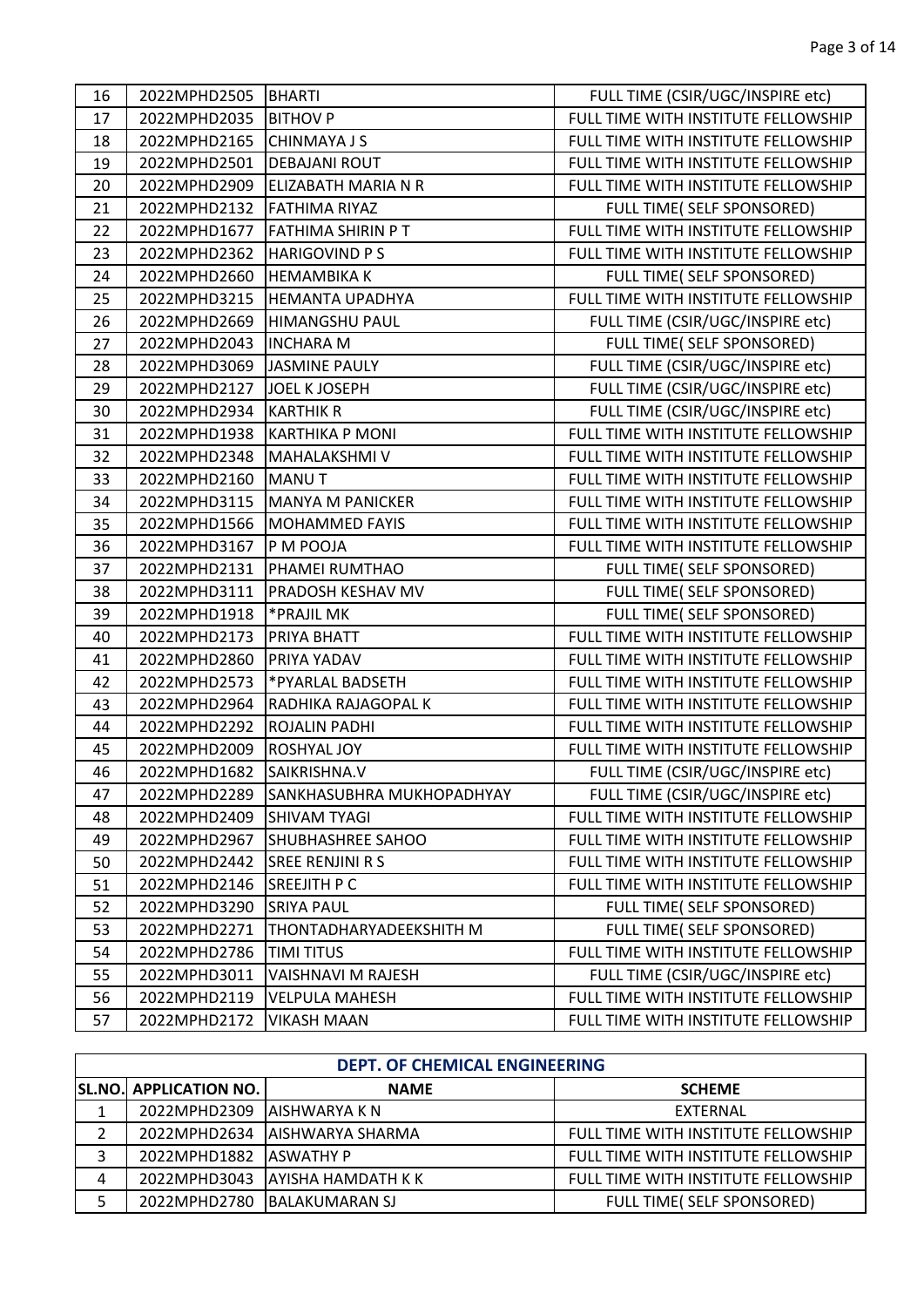| 6  | 2022MPHD3303 | *BHUVANA VARADHA V P        | FULL TIME( SELF SPONSORED)          |
|----|--------------|-----------------------------|-------------------------------------|
| 7  | 2022MPHD2694 | <b>DEVIKA R</b>             | FULL TIME WITH INSTITUTE FELLOWSHIP |
| 8  | 2022MPHD3241 | *GOURI RAMADAS NAYANAR      | FULL TIME( SELF SPONSORED)          |
| 9  | 2022MPHD2109 | JETHA B CHALAKKAL           | FULL TIME( SELF SPONSORED)          |
| 10 | 2022MPHD1835 | *KEVIN JOSEPH SAM           | FULL TIME( SELF SPONSORED)          |
| 11 | 2022MPHD2664 | *MANISHA L                  | FULL TIME( SELF SPONSORED)          |
| 12 | 2022MPHD2872 | NIKHILA NIRMAL M            | FULL TIME( SELF SPONSORED)          |
| 13 | 2022MPHD2965 | *NITHYA V PILLAI            | FULL TIME( SELF SPONSORED)          |
| 14 | 2022MPHD2047 | <b>PARVATHY S CHANDRAN</b>  | FULL TIME WITH INSTITUTE FELLOWSHIP |
| 15 | 2022MPHD3377 | SANGEETHA V                 | FULL TIME WITH INSTITUTE FELLOWSHIP |
| 16 | 2022MPHD3073 | <b>SHABNA KUSHE SHEKHAR</b> | <b>EXTERNAL</b>                     |
| 17 | 2022MPHD2195 | <b>UBAIDULLA CT</b>         | FULL TIME WITH INSTITUTE FELLOWSHIP |

|                | <b>DEPT. OF CIVIL ENGINEERING</b> |                            |                                     |  |
|----------------|-----------------------------------|----------------------------|-------------------------------------|--|
| SL.NO.         | <b>APPLICATION NO.</b>            | <b>NAME</b>                | <b>SCHEME</b>                       |  |
| $\mathbf{1}$   | 2022MPHD1780                      | *AARSHA BALAN              | FULL TIME( SELF SPONSORED)          |  |
| $\overline{2}$ | 2022MPHD2180                      | *ADARSH S                  | FULL TIME( SELF SPONSORED)          |  |
| 3              | 2022MPHD3337                      | <b>ADITHYA DINESH</b>      | FULL TIME WITH INSTITUTE FELLOWSHIP |  |
| 4              | 2022MPHD2985                      | AFIA.S.HAMEED              | <b>EXTERNAL</b>                     |  |
| 5              | 2022MPHD2219                      | AJESH SANKAR M             | FULL TIME WITH INSTITUTE FELLOWSHIP |  |
| 6              | 2022MPHD3277                      | <b>AJISHA</b>              | FULL TIME (CSIR/UGC/INSPIRE etc)    |  |
| $\overline{7}$ | 2022MPHD3277                      | <b>AJISHA</b>              | FULL TIME WITH INSTITUTE FELLOWSHIP |  |
| 8              | 2022MPHD2314                      | <b>AKHILA R</b>            | FULL TIME (CSIR/UGC/INSPIRE etc)    |  |
| 9              | 2022MPHD2665                      | <b>ALEENA TOM</b>          | FULL TIME WITH INSTITUTE FELLOWSHIP |  |
| 10             | 2022MPHD2982                      | <b>ALICE JOHNY</b>         | <b>EXTERNAL</b>                     |  |
| 11             | 2022MPHD2243                      | *ALKA SUSAN MATHEW         | FULL TIME( SELF SPONSORED)          |  |
| 12             | 2022MPHD2756                      | *AMRUSHA PRIYA P           | FULL TIME( SELF SPONSORED)          |  |
| 13             | 2022MPHD3248                      | <b>ANAND TP</b>            | FULL TIME WITH INSTITUTE FELLOWSHIP |  |
| 14             | 2022MPHD2304                      | <b>ANGITHA SASIDHARAN</b>  | <b>EXTERNAL</b>                     |  |
| 15             | 2022MPHD2033                      | *ANJANA M                  | FULL TIME( SELF SPONSORED)          |  |
| 16             | 2022MPHD1959                      | <b>ANJUSHAKV</b>           | FULL TIME WITH INSTITUTE FELLOWSHIP |  |
| 17             | 2022MPHD2266                      | <b>ANKIT KUMAR YADAV</b>   | FULL TIME WITH INSTITUTE FELLOWSHIP |  |
| 18             | 2022MPHD3059                      | <b>ANOOP SINGH BAGRI</b>   | FULL TIME WITH INSTITUTE FELLOWSHIP |  |
| 19             | 2022MPHD2691                      | ANSHU G ZACHARIAS          | <b>EXTERNAL</b>                     |  |
| 20             | 2022MPHD2454                      | <b>ANTO RYAN RAJ P</b>     | FULL TIME( SELF SPONSORED)          |  |
| 21             | 2022MPHD2947                      | <b>APPUP</b>               | <b>EXTERNAL</b>                     |  |
| 22             | 2022MPHD2492                      | <b>ARDRA SREELAL</b>       | FULL TIME WITH INSTITUTE FELLOWSHIP |  |
| 23             | 2022MPHD1736                      | <b>ARSHADA MINNA M</b>     | FULL TIME WITH INSTITUTE FELLOWSHIP |  |
| 24             | 2022MPHD3099                      | <b>ASHITHATV</b>           | FULL TIME( SELF SPONSORED)          |  |
| 25             | 2022MPHD3114                      | <b>ASWATHIM</b>            | FULL TIME WITH INSTITUTE FELLOWSHIP |  |
| 26             | 2022MPHD3373                      | <b>ASWATHIR</b>            | FULL TIME WITH INSTITUTE FELLOWSHIP |  |
| 27             | 2022MPHD2474                      | ATCHALA MADHU SUDAN REDDY  | FULL TIME WITH INSTITUTE FELLOWSHIP |  |
| 28             | 2022MPHD2816                      | *BENOY BENJAMIN            | FULL TIME( SELF SPONSORED)          |  |
| 29             | 2022MPHD3243                      | *BIANCA C BABU             | FULL TIME( SELF SPONSORED)          |  |
| 30             | 2022MPHD3385                      | <b>BIVIN EBENEZER S</b>    | FULL TIME WITH INSTITUTE FELLOWSHIP |  |
| 31             | 2022MPHD2060                      | <b>CHINTHU NARESH</b>      | FULL TIME WITH INSTITUTE FELLOWSHIP |  |
| 32             | 2022MPHD2880                      | CIJIN JAYAKUMAR            | FULL TIME (CSIR/UGC/INSPIRE etc)    |  |
| 33             | 2022MPHD2191                      | DEBABROTA DAS              | FULL TIME WITH INSTITUTE FELLOWSHIP |  |
| 34             | 2022MPHD2303                      | DEVIREDDY VENU GOPAL REDDY | FULL TIME WITH INSTITUTE FELLOWSHIP |  |
| 35             | 2022MPHD2614                      | DHANYA MOL.P               | FULL TIME WITH INSTITUTE FELLOWSHIP |  |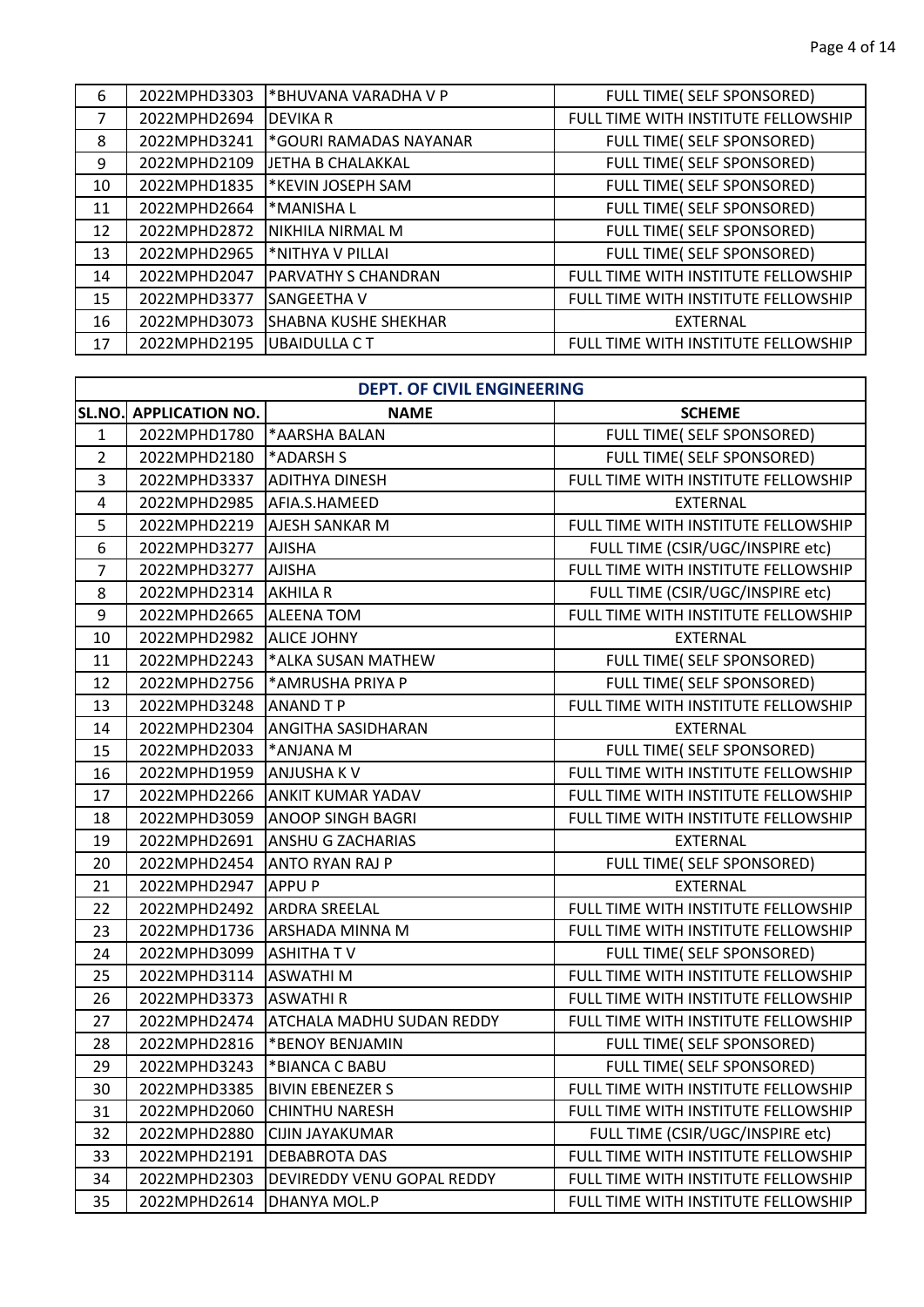| 36 | 2022MPHD2514 | <b>DHINAKARAN SOU</b>     | FULL TIME( SELF SPONSORED)          |
|----|--------------|---------------------------|-------------------------------------|
| 37 | 2022MPHD2900 | <b>EBIN JOHNSON</b>       | FULL TIME WITH INSTITUTE FELLOWSHIP |
| 38 | 2022MPHD2995 | <b>EKTHAV</b>             | FULL TIME WITH INSTITUTE FELLOWSHIP |
| 39 | 2022MPHD1608 | <b>FOUSIYA K F</b>        | FULL TIME WITH INSTITUTE FELLOWSHIP |
| 40 | 2022MPHD2363 | <b>GOKUL KRISHNAN</b>     | FULL TIME( SELF SPONSORED)          |
| 41 | 2022MPHD3330 | <b>GOURI KARTHIKA S</b>   | <b>EXTERNAL</b>                     |
| 42 | 2022MPHD2602 | *GREESHMACS               | FULL TIME( SELF SPONSORED)          |
| 43 | 2022MPHD1867 | HANEENA JASMINE P         | FULL TIME WITH INSTITUTE FELLOWSHIP |
| 44 | 2022MPHD3014 | *HEMANTH M                | FULL TIME( SELF SPONSORED)          |
| 45 | 2022MPHD1990 | <b>IMMANUVEL PALIES M</b> | FULL TIME WITH INSTITUTE FELLOWSHIP |
| 46 | 2022MPHD2366 | *JESMAL CJ                | FULL TIME( SELF SPONSORED)          |
| 47 | 2022MPHD3002 | <b>JINUTP</b>             | FULL TIME( SELF SPONSORED)          |
| 48 | 2022MPHD2313 | <b>JISS ABRAHAM</b>       | EXTERNAL                            |
| 49 | 2022MPHD1588 | <b>JITENDRA PATEL</b>     | FULL TIME( SELF SPONSORED)          |
| 50 | 2022MPHD2510 | <b>JULIYAKK</b>           | FULL TIME WITH INSTITUTE FELLOWSHIP |
| 51 | 2022MPHD1565 | JYOTHI J NAIR             | FULL TIME WITH INSTITUTE FELLOWSHIP |
| 52 | 2022MPHD2077 | *LAFIYA SL                | FULL TIME( SELF SPONSORED)          |
| 53 | 2022MPHD3168 | <b>LAKSHMIP</b>           | <b>EXTERNAL</b>                     |
| 54 | 2022MPHD3384 | <b>LINCY KOSHY</b>        | EXTERNAL                            |
| 55 | 2022MPHD2983 | M GAYATHRI DEVI           | <b>EXTERNAL</b>                     |
| 56 | 2022MPHD2815 | M SURENDRANATH            | FULL TIME WITH INSTITUTE FELLOWSHIP |
| 57 | 2022MPHD2444 | <b>MAHROOF M</b>          | FULL TIME WITH INSTITUTE FELLOWSHIP |
| 58 | 2022MPHD1687 | <b>MAYILSANKAR B</b>      | FULL TIME WITH INSTITUTE FELLOWSHIP |
| 59 | 2022MPHD2593 | MD MARGHOOBUL HAQUE       | FULL TIME WITH INSTITUTE FELLOWSHIP |
| 60 | 2022MPHD3122 | <b>MEDIKONDA PRAVEEN</b>  | FULL TIME WITH INSTITUTE FELLOWSHIP |
| 61 | 2022MPHD2118 | MEHNA NAJEEM.A            | FULL TIME WITH INSTITUTE FELLOWSHIP |
| 62 | 2022MPHD3173 | MUHAMMED JASIR T          | FULL TIME (CSIR/UGC/INSPIRE etc)    |
| 63 | 2022MPHD2797 | MUHAMMED RASHID R         | FULL TIME( SELF SPONSORED)          |
| 64 | 2022MPHD3397 | <b>NANDANA V P</b>        | FULL TIME WITH INSTITUTE FELLOWSHIP |
| 65 | 2022MPHD3358 | <b>NANDINI S NAIR</b>     | FULL TIME( SELF SPONSORED)          |
| 66 | 2022MPHD1694 | NEDURI PRABHANJAN         | <b>FULL TIME (SPONSORED)</b>        |
| 67 | 2022MPHD3268 | *NEHA JOY                 | FULL TIME( SELF SPONSORED)          |
| 68 | 2022MPHD1688 | <b>NEHA S.N</b>           | FULL TIME WITH INSTITUTE FELLOWSHIP |
| 69 | 2022MPHD2416 | *NICY M P                 | FULL TIME( SELF SPONSORED)          |
| 70 | 2022MPHD2821 | NIMISHA K                 | FULL TIME WITH INSTITUTE FELLOWSHIP |
| 71 | 2022MPHD2000 | NIMMY APPUKUTTAN          | FULL TIME( SELF SPONSORED)          |
| 72 | 2022MPHD2583 | <b>NISHAD A</b>           | FULL TIME WITH INSTITUTE FELLOWSHIP |
| 73 | 2022MPHD2430 | <b>NIYAS ALI S</b>        | EXTERNAL                            |
| 74 | 2022MPHD2257 | PANCHAMI R                | FULL TIME WITH INSTITUTE FELLOWSHIP |
| 75 | 2022MPHD1770 | PANKAJ DIXIT              | EXTERNAL                            |
| 76 | 2022MPHD1769 | <b>PARAG THAKUR</b>       | EXTERNAL                            |
| 77 | 2022MPHD1769 | <b>PARAG THAKUR</b>       | FULL TIME WITH INSTITUTE FELLOWSHIP |
| 78 | 2022MPHD2795 | <b>PARVATHY R</b>         | FULL TIME WITH INSTITUTE FELLOWSHIP |
| 79 | 2022MPHD2404 | POOJALAKSHMI E S          | FULL TIME( SELF SPONSORED)          |
| 80 | 2022MPHD2704 | PRABITHA K B              | FULL TIME WITH INSTITUTE FELLOWSHIP |
| 81 | 2022MPHD2310 | PRANOY PRASAD             | FULL TIME WITH INSTITUTE FELLOWSHIP |
| 82 | 2022MPHD3004 | PRASANNA C                | FULL TIME WITH INSTITUTE FELLOWSHIP |
| 83 | 2022MPHD2421 | RAJULA IBRAHIMKUTTY       | <b>EXTERNAL</b>                     |
| 84 | 2022MPHD2135 | <b>RAMKUMAR B</b>         | <b>EXTERNAL</b>                     |
| 85 | 2022MPHD2697 | RAVIKRISHNAN C            | FULL TIME WITH INSTITUTE FELLOWSHIP |
|    |              |                           |                                     |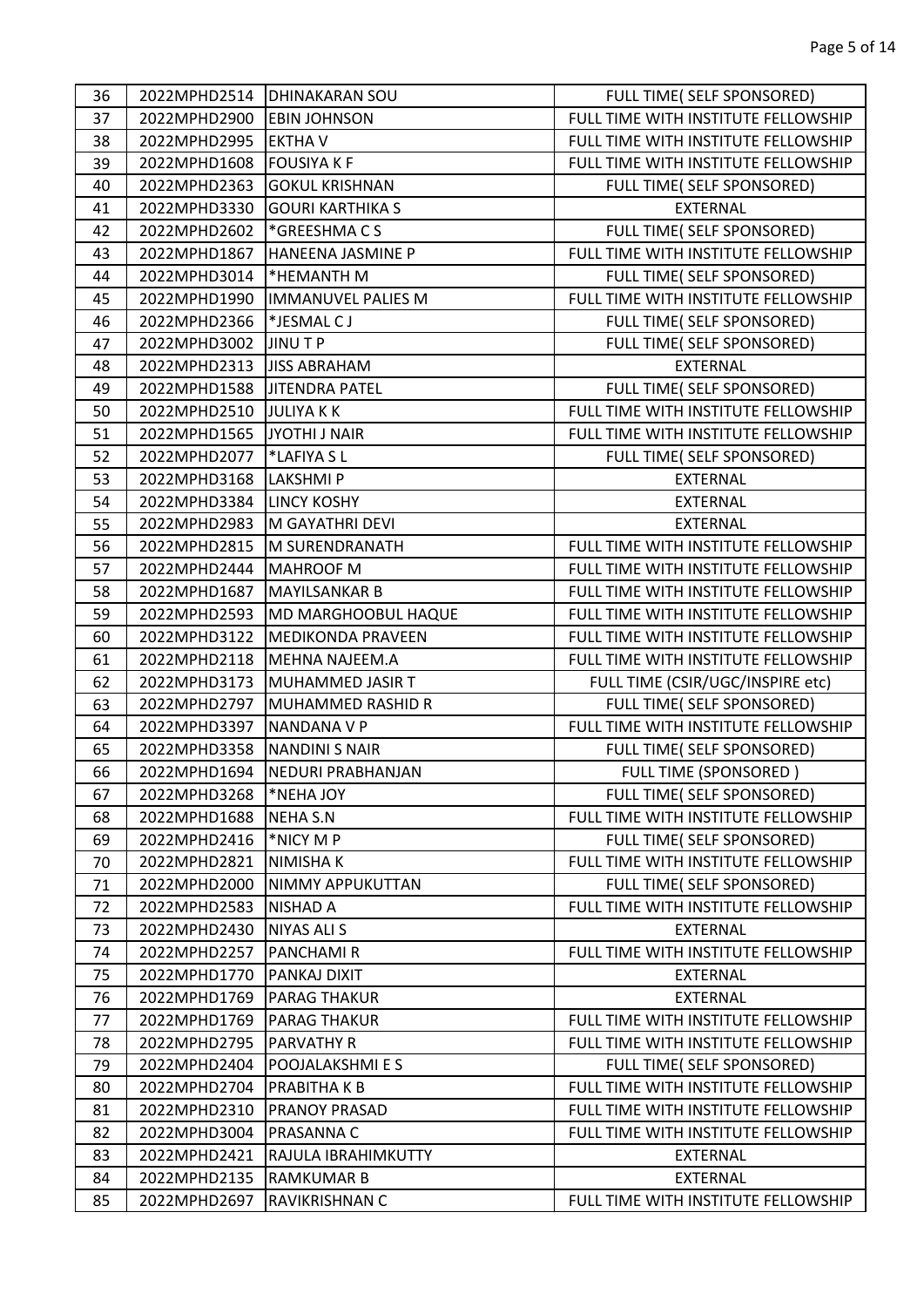| 86  | 2022MPHD2005 | <b>ISAFIYA DALIYA AHAMMED</b>         | FULL TIME( SELF SPONSORED)          |
|-----|--------------|---------------------------------------|-------------------------------------|
| 87  | 2022MPHD2391 | <b>SARANG MAHAJAN</b>                 | <b>EXTERNAL</b>                     |
| 88  | 2022MPHD3224 | <b>SARMILI SWAIN</b>                  | FULL TIME WITH INSTITUTE FELLOWSHIP |
| 89  | 2022MPHD3299 | <b>SERENE SARA SIMON</b>              | <b>EXTERNAL</b>                     |
| 90  | 2022MPHD3073 | <b>SHABNA KUSHE SHEKHAR</b>           | <b>EXTERNAL</b>                     |
| 91  | 2022MPHD1950 | *SHAIMA N                             | FULL TIME( SELF SPONSORED)          |
| 92  | 2022MPHD3405 | <b>SHAMILA HABEEB</b>                 | <b>EXTERNAL</b>                     |
| 93  | 2022MPHD1854 | <b>SHIBIN K</b>                       | FULL TIME WITH INSTITUTE FELLOWSHIP |
| 94  | 2022MPHD2338 | <b>SHILPA M</b>                       | FULL TIME WITH INSTITUTE FELLOWSHIP |
| 95  | 2022MPHD1730 | <b>SHILPA MARY SAM</b>                | FULL TIME WITH INSTITUTE FELLOWSHIP |
| 96  | 2022MPHD3320 | <b>ISHREYAS BV</b>                    | <b>EXTERNAL</b>                     |
| 97  | 2022MPHD2915 | <b>SINAI MICHEL</b>                   | FULL TIME( SELF SPONSORED)          |
| 98  | 2022MPHD2148 | <b>SNEHASS</b>                        | FULL TIME WITH INSTITUTE FELLOWSHIP |
| 99  | 2022MPHD1626 | <b>SONA RACHEL THOMAS</b>             | FULL TIME WITH INSTITUTE FELLOWSHIP |
| 100 | 2022MPHD3221 | *SRADHA SAMANTARA                     | FULL TIME( SELF SPONSORED)          |
| 101 | 2022MPHD2801 | <b>SUGALI VARTI CHINNA SWAMI NAIK</b> | FULL TIME WITH INSTITUTE FELLOWSHIP |
| 102 | 2022MPHD1727 | <b>SUJIT ASHOK KADAM</b>              | FULL TIME( SELF SPONSORED)          |
| 103 | 2022MPHD2461 | <b>ISUMINA ZAKEER</b>                 | FULL TIME( SELF SPONSORED)          |
| 104 | 2022MPHD2282 | <b>SUNANTHA B</b>                     | FULL TIME( SELF SPONSORED)          |
| 105 | 2022MPHD1971 | *SWATHY PUSHPAN                       | FULL TIME( SELF SPONSORED)          |
| 106 | 2022MPHD2249 | VAIBHAV VINOD INGLE                   | FULL TIME WITH INSTITUTE FELLOWSHIP |
| 107 | 2022MPHD3279 | <b>VARUN DAS</b>                      | FULL TIME( SELF SPONSORED)          |
| 108 | 2022MPHD2459 | <b>VINAYA S M</b>                     | FULL TIME WITH INSTITUTE FELLOWSHIP |

|                | DEPT. OF COMPUTER SCIENCE AND ENGINEERING |                            |                                     |  |
|----------------|-------------------------------------------|----------------------------|-------------------------------------|--|
| SL.NO.         | <b>APPLICATION NO.</b>                    | <b>NAME</b>                | <b>SCHEME</b>                       |  |
| $\mathbf{1}$   | 2022MPHD3404 AFEEFAPP                     |                            | FULL TIME WITH INSTITUTE FELLOWSHIP |  |
| $\overline{2}$ | 2022MPHD2857                              | <b>ALFRED RAJU M</b>       | FULL TIME WITH INSTITUTE FELLOWSHIP |  |
| 3              | 2022MPHD3428 ANNA N KURIAN                |                            | <b>DIRECT PHD</b>                   |  |
| 4              | 2022MPHD2519                              | ARYA G ROY                 | FULL TIME( SELF SPONSORED)          |  |
| 5              | 2022MPHD1567                              | <b>ATHIRAKR</b>            | FULL TIME (CSIR/UGC/INSPIRE etc)    |  |
| 6              | 2022MPHD2707                              | <b>ATHULYA C SHAJI</b>     | <b>EXTERNAL</b>                     |  |
| $\overline{7}$ | 2022MPHD1942                              | <b>AYUSH KUMAR</b>         | FULL TIME WITH INSTITUTE FELLOWSHIP |  |
| 8              | 2022MPHD2596                              | <b>BHARATHIK</b>           | <b>EXTERNAL</b>                     |  |
| 9              | 2022MPHD2123                              | <b>IC AISHWARYA</b>        | FULL TIME( SELF SPONSORED)          |  |
| 10             | 2022MPHD2167                              | <b>GANARAJ K</b>           | <b>EXTERNAL</b>                     |  |
| 11             | 2022MPHD1656                              | <b>GLORIYA MATHEW</b>      | <b>EXTERNAL</b>                     |  |
| 12             | 2022MPHD2095                              | JAGANMOHAN REDDY KANCHARLA | <b>EXTERNAL</b>                     |  |
| 13             | 2022MPHD3048                              | JISHNA P M                 | FULL TIME (CSIR/UGC/INSPIRE etc)    |  |
| 14             | 2022MPHD2545                              | JOMY GEORGE                | <b>EXTERNAL</b>                     |  |
| 15             | 2022MPHD2671                              | <b>JUMAILA M</b>           | FULL TIME( SELF SPONSORED)          |  |
| 16             | 2022MPHD1915                              | JUMANA PT                  | FULL TIME WITH INSTITUTE FELLOWSHIP |  |
| 17             | 2022MPHD3355                              | KATHAKALI MITRA            | <b>EXTERNAL</b>                     |  |
| 18             | 2022MPHD2014                              | *KUNVAR KANHAIYA           | FULL TIME( SELF SPONSORED)          |  |
| 19             | 2022MPHD1577                              | LAKSHMI. M. B              | FULL TIME( SELF SPONSORED)          |  |
| 20             | 2022MPHD1798                              | <b>LASHMAK</b>             | FULL TIME WITH INSTITUTE FELLOWSHIP |  |
| 21             | 2022MPHD1883 ILEENAY                      |                            | <b>EXTERNAL</b>                     |  |
| 22             | 2022MPHD2209                              | MAL SAWM KIMA              | <b>DIRECT PHD</b>                   |  |
| 23             | 2022MPHD3347                              | <b>MEERA VARMA</b>         | FULL TIME WITH INSTITUTE FELLOWSHIP |  |
| 24             | 2022MPHD2491                              | <b>NEETHU PREM</b>         | <b>INTERNAL</b>                     |  |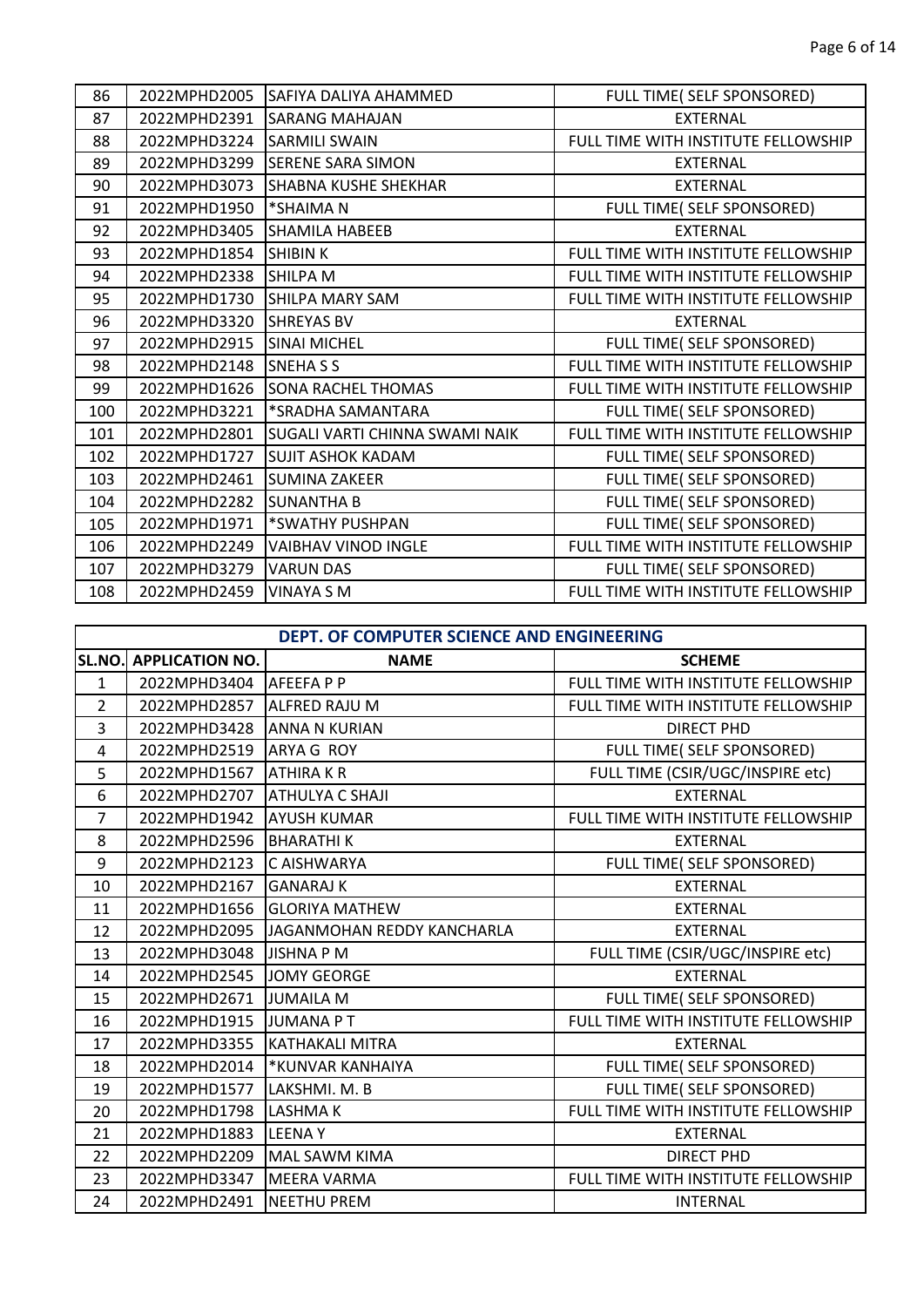$\mathbf{I}$ 

| 25 |              | 2022MPHD2956  NIMMY MARIA JOSE      | FULL TIME( SELF SPONSORED)          |
|----|--------------|-------------------------------------|-------------------------------------|
| 26 | 2022MPHD2551 | <b>NIRAJ KUMAR</b>                  | FULL TIME WITH INSTITUTE FELLOWSHIP |
| 27 | 2022MPHD1966 | NITIN SAKHARAM UJGARE               | <b>EXTERNAL</b>                     |
| 28 | 2022MPHD2352 | INOORJAHAN.C                        | FULL TIME (CSIR/UGC/INSPIRE etc)    |
| 29 | 2022MPHD3129 | <b>PANDIT SAMUEL J GUNDAPU</b>      | <b>EXTERNAL</b>                     |
| 30 | 2022MPHD2846 | <b>PUSHPAVENI H P</b>               | <b>EXTERNAL</b>                     |
| 31 | 2022MPHD3022 | RAGHU BABU GANGOLU                  | <b>EXTERNAL</b>                     |
| 32 | 2022MPHD1963 | <b>RATHEESH S</b>                   | <b>EXTERNAL</b>                     |
| 33 | 2022MPHD2550 | <b>IREKHA RAJ C T</b>               | FULL TIME WITH INSTITUTE FELLOWSHIP |
| 34 | 2022MPHD3125 | <b>RISHI MUNI PANDEY</b>            | FULL TIME WITH INSTITUTE FELLOWSHIP |
| 35 | 2022MPHD3305 | *ROMIL KUMAR                        | FULL TIME( SELF SPONSORED)          |
| 36 | 2022MPHD2277 | <b>ROOPA GK</b>                     | <b>EXTERNAL</b>                     |
| 37 | 2022MPHD2952 | <b>ROSHNI M BALAKRISHNAN</b>        | <b>EXTERNAL</b>                     |
| 38 | 2022MPHD3407 | <b>SAI KRISHNA PRASAD MUNNALURI</b> | <b>EXTERNAL</b>                     |
| 39 | 2022MPHD2275 | SAJEESH P S                         | FULL TIME WITH INSTITUTE FELLOWSHIP |
| 40 | 2022MPHD2897 | <b>SAJID T.K</b>                    | <b>EXTERNAL</b>                     |
| 41 | 2022MPHD2855 | <b>SANOJ R</b>                      | <b>EXTERNAL</b>                     |
| 42 | 2022MPHD2779 | <b>SHAHANAZ N</b>                   | FULL TIME( SELF SPONSORED)          |
| 43 | 2022MPHD3028 | <b>SHEENA SHERAFUDIN</b>            | <b>EXTERNAL</b>                     |
| 44 | 2022MPHD3227 | <b>SHEMLA A</b>                     | <b>EXTERNAL</b>                     |
| 45 | 2022MPHD3087 | <b>SHILPA SINGA TUDU</b>            | FULL TIME WITH INSTITUTE FELLOWSHIP |
| 46 | 2022MPHD2286 | <b>SNEHACP</b>                      | FULL TIME WITH INSTITUTE FELLOWSHIP |
| 47 | 2022MPHD2468 | <b>TIRUMANISETTY VENKATA SNEHA</b>  | FULL TIME( SELF SPONSORED)          |
| 48 | 2022MPHD2644 | TIRUMANISETTY VENKATA SNEHA         | EXTERNAL                            |
| 49 | 2022MPHD3258 | VADDADI ANNAPOORNA                  | <b>EXTERNAL</b>                     |
| 50 | 2022MPHD3381 | <b>VIDYAL</b>                       | <b>EXTERNAL</b>                     |
| 51 | 2022MPHD2919 | VIDYA.M                             | FULL TIME WITH INSTITUTE FELLOWSHIP |
| 52 | 2022MPHD2106 | <b>VIJAYA LODE</b>                  | FULL TIME (CSIR/UGC/INSPIRE etc)    |
| 53 | 2022MPHD2332 | *VIJAYARAGHAVAN U                   | FULL TIME( SELF SPONSORED)          |
| 54 | 2022MPHD2972 | VINI VIDYADHARAN                    | FULL TIME (CSIR/UGC/INSPIRE etc)    |

## **DEPT. OF ELECTRICAL ENGINEERING**

 $\Gamma$ 

| <b>SL.NO.</b>  | <b>APPLICATION NO.</b> | <b>NAME</b>                 | <b>SCHEME</b>                       |
|----------------|------------------------|-----------------------------|-------------------------------------|
| 1              | 2022MPHD2053           | AALIYA FARZANA P.A.         | FULL TIME( SELF SPONSORED)          |
| $\overline{2}$ | 2022MPHD2196           | <b>ABHILASH S</b>           | <b>EXTERNAL</b>                     |
| 3              | 2022MPHD2537           | <b>ANSSA TH</b>             | <b>EXTERNAL</b>                     |
| 4              | 2022MPHD3092           | <b>ANUJAK</b>               | <b>EXTERNAL</b>                     |
| 5              | 2022MPHD2255           | <b>BATTANA HARI</b>         | FULL TIME( SELF SPONSORED)          |
| 6              | 2022MPHD3203           | <b>BENSY J ODACKAL</b>      | <b>EXTERNAL</b>                     |
| 7              | 2022MPHD2570           | <b>BHARATHYK</b>            | <b>EXTERNAL</b>                     |
| 8              | 2022MPHD2133           | <b>BINDUVR</b>              | <b>EXTERNAL</b>                     |
| 9              | 2022MPHD2281           | <b>BODA BIXAM</b>           | FULL TIME WITH INSTITUTE FELLOWSHIP |
| 10             | 2022MPHD1679           | <b>DENNIS THOMAS</b>        | <b>EXTERNAL</b>                     |
| 11             | 2022MPHD2652           | <b>EDDU KARUNAKARAN</b>     | FULL TIME WITH INSTITUTE FELLOWSHIP |
| 12             | 2022MPHD3361           | <b>ELIZABETH RAJAN</b>      | FULL TIME( SELF SPONSORED)          |
| 13             | 2022MPHD1988           | <b>G.NETHAJI</b>            | FULL TIME( SELF SPONSORED)          |
| 14             | 2022MPHD1875           | *GOPIKA GS                  | FULL TIME( SELF SPONSORED)          |
| 15             | 2022MPHD3074           | <b>HIMANGKANA BORKOTOKY</b> | FULL TIME( SELF SPONSORED)          |
| 16             | 2022MPHD2668           | <b>JJ VINOTHA</b>           | FULL TIME( SELF SPONSORED)          |
| 17             | 2022MPHD3077           | KUMARI MADHUMITA            | FULL TIME WITH INSTITUTE FELLOWSHIP |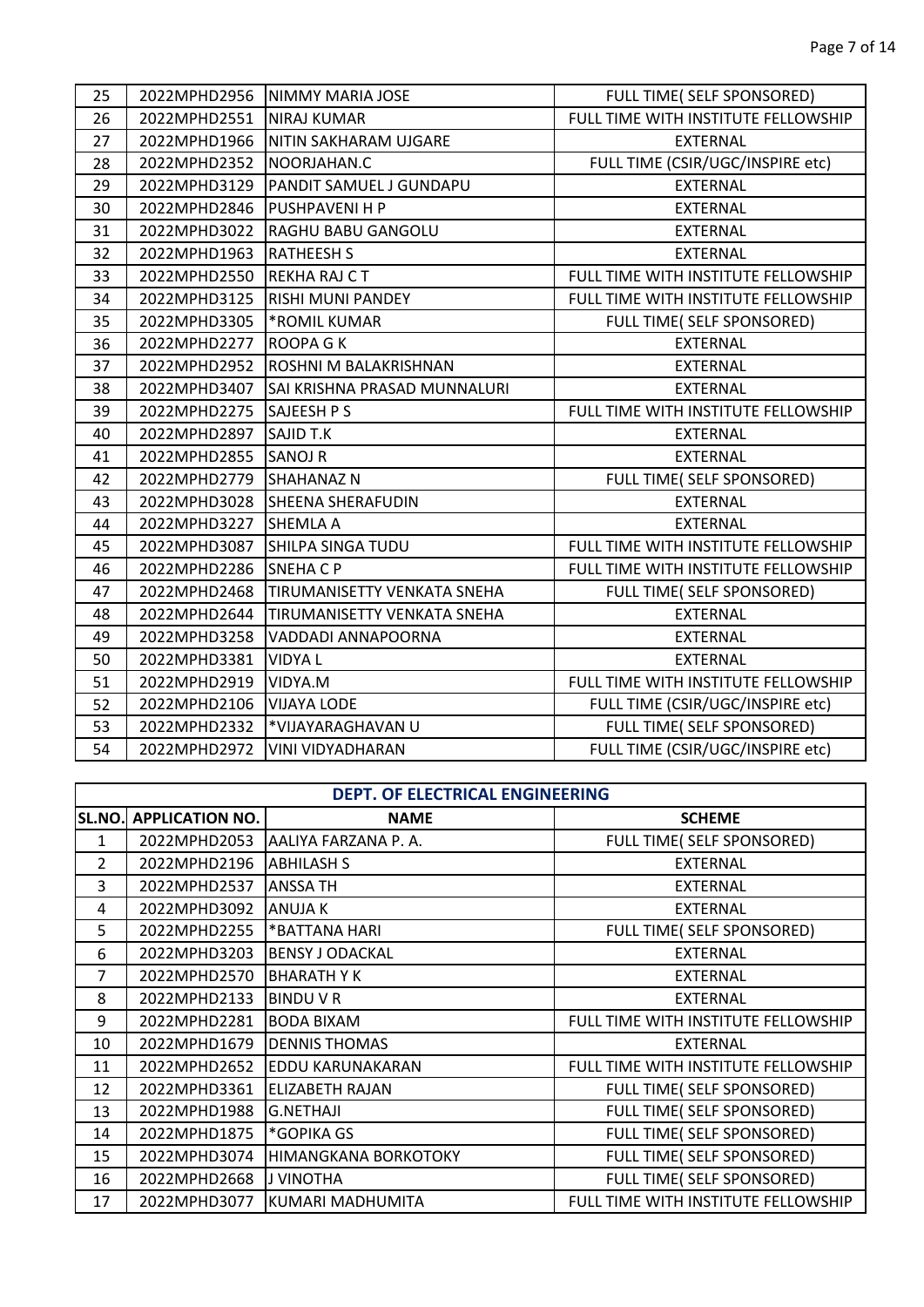| 18 | 2022MPHD2273 | <b>NIKHIL K</b>               | FULL TIME WITH INSTITUTE FELLOWSHIP |
|----|--------------|-------------------------------|-------------------------------------|
| 19 | 2022MPHD2441 | <b>NIKHIL MATHEW</b>          | FULL TIME WITH INSTITUTE FELLOWSHIP |
| 20 | 2022MPHD1723 | <b>PRAJEESH K</b>             | FULL TIME WITH INSTITUTE FELLOWSHIP |
| 21 | 2022MPHD2974 | <b>RAJU MEDYA</b>             | FULL TIME WITH INSTITUTE FELLOWSHIP |
| 22 | 2022MPHD3101 | <b>RAKSHITH P</b>             | <b>EXTERNAL</b>                     |
| 23 | 2022MPHD3101 | <b>RAKSHITH P</b>             | FULL TIME WITH INSTITUTE FELLOWSHIP |
| 24 | 2022MPHD1908 | <b>*RENUKA VARMA P C</b>      | FULL TIME( SELF SPONSORED)          |
| 25 | 2022MPHD3131 | <b>ROHITH K</b>               | FULL TIME WITH INSTITUTE FELLOWSHIP |
| 26 | 2022MPHD3104 | <b>ROSE RAPHY PALLIKUNNAN</b> | FULL TIME( SELF SPONSORED)          |
| 27 | 2022MPHD2007 | <b>ROSHAN JABEEN K</b>        | FULL TIME (CSIR/UGC/INSPIRE etc)    |
| 28 | 2022MPHD2200 | <b>SALIL N</b>                | FULL TIME( SELF SPONSORED)          |
| 29 | 2022MPHD2415 | <b>SHERIN K ASHARAF</b>       | FULL TIME( SELF SPONSORED)          |
| 30 | 2022MPHD1636 | <b>SRIDHANYA MI</b>           | <b>EXTERNAL</b>                     |
| 31 | 2022MPHD2893 | <b>STEFFY L CHANDRA BHAS</b>  | FULL TIME WITH INSTITUTE FELLOWSHIP |
| 32 | 2022MPHD3085 | SUMARANI.V.S                  | FULL TIME WITH INSTITUTE FELLOWSHIP |
| 33 | 2022MPHD1941 | <b>TIZA VARGHESE</b>          | FULL TIME( SELF SPONSORED)          |
| 34 | 2022MPHD3338 | VATTAM JAYARAJESH             | <b>EXTERNAL</b>                     |
| 35 | 2022MPHD3338 | *VATTAM JAYARAJESH            | FULL TIME( SELF SPONSORED)          |
| 36 | 2022MPHD2370 | <b>VISHAL V P</b>             | <b>EXTERNAL</b>                     |
| 37 | 2022MPHD1678 | *VISHNURACH KR                | FULL TIME( SELF SPONSORED)          |
| 38 | 2022MPHD3063 | *VIVEK.V                      | FULL TIME( SELF SPONSORED)          |

|                | DEPT. OF ELECTRONICS AND COMMUNICATION ENGINEERING |                               |                                     |  |
|----------------|----------------------------------------------------|-------------------------------|-------------------------------------|--|
| <b>SL.NO.</b>  | <b>APPLICATION NO.</b>                             | <b>NAME</b>                   | <b>SCHEME</b>                       |  |
| $\mathbf{1}$   | 2022MPHD2439                                       | <b>JAATHIRA DAS M</b>         | FULL TIME WITH INSTITUTE FELLOWSHIP |  |
| $\overline{2}$ | 2022MPHD2480                                       | <b>AISWARYA S</b>             | FULL TIME( SELF SPONSORED)          |  |
| 3              | 2022MPHD2970                                       | $\mathsf{I}^*$ ANAGHA V K     | FULL TIME( SELF SPONSORED)          |  |
| 4              | 2022MPHD3096                                       | <b>JANJU MARY JOSEPH</b>      | <b>EXTERNAL</b>                     |  |
| 5              | 2022MPHD2827                                       | <b>ANURG</b>                  | <b>EXTERNAL</b>                     |  |
| 6              | 2022MPHD2251                                       | ANUPAMA.N                     | <b>EXTERNAL</b>                     |  |
| 7              | 2022MPHD2873                                       | ANURAG                        | FULL TIME WITH INSTITUTE FELLOWSHIP |  |
| 8              | 2022MPHD2708                                       | *ARNEPALLI BHAGYA LAKSHMI     | FULL TIME( SELF SPONSORED)          |  |
| 9              | 2022MPHD2145                                       | <b>JARUN K NATH</b>           | FULL TIME( SELF SPONSORED)          |  |
| 10             |                                                    | 2022MPHD3378 ARUN MUTHU RAM M | <b>DIRECT PHD</b>                   |  |
| 11             | 2022MPHD2258                                       | <b>JASHNA A</b>               | <b>EXTERNAL</b>                     |  |
| 12             | 2022MPHD3244                                       | <b>AUGUSTINE BABU</b>         | FULL TIME WITH INSTITUTE FELLOWSHIP |  |
| 13             | 2022MPHD3352                                       | BASANT                        | FULL TIME WITH INSTITUTE FELLOWSHIP |  |
| 14             | 2022MPHD3169                                       | <b>CHAITHANYA P V</b>         | FULL TIME WITH INSTITUTE FELLOWSHIP |  |
| 15             | 2022MPHD3325                                       | <b>DEEPA MS</b>               | FULL TIME WITH INSTITUTE FELLOWSHIP |  |
| 16             | 2022MPHD2511                                       | F*DEEPTHY J                   | FULL TIME( SELF SPONSORED)          |  |
| 17             | 2022MPHD2840                                       | <b>DEEPU KURIAN</b>           | FULL TIME WITH INSTITUTE FELLOWSHIP |  |
| 18             | 2022MPHD2143                                       | *DIKSHA SHARMA                | FULL TIME( SELF SPONSORED)          |  |
| 19             | 2022MPHD2264                                       | <b>FATHIMA ZAHEERA</b>        | FULL TIME( SELF SPONSORED)          |  |
| 20             | 2022MPHD2264                                       | <b>IFATHIMA ZAHEERA</b>       | <b>EXTERNAL</b>                     |  |
| 21             | 2022MPHD2867                                       | <b>JJAYARANI M A</b>          | FULL TIME (CSIR/UGC/INSPIRE etc)    |  |
| 22             | 2022MPHD2848                                       | JEFRIN SHARMITHA PRABHU       | FULL TIME WITH INSTITUTE FELLOWSHIP |  |
| 23             | 2022MPHD3015                                       | <b>JITHIN JAMES</b>           | FULL TIME WITH INSTITUTE FELLOWSHIP |  |
| 24             | 2022MPHD2447                                       | <b>KRISHNAKUMAR R N</b>       | FULL TIME WITH INSTITUTE FELLOWSHIP |  |
| 25             | 2022MPHD2356                                       | KUNAL KRANTI DAS              | FULL TIME WITH INSTITUTE FELLOWSHIP |  |
| 26             | 2022MPHD3291                                       | LAKSHMI IYER                  | <b>EXTERNAL</b>                     |  |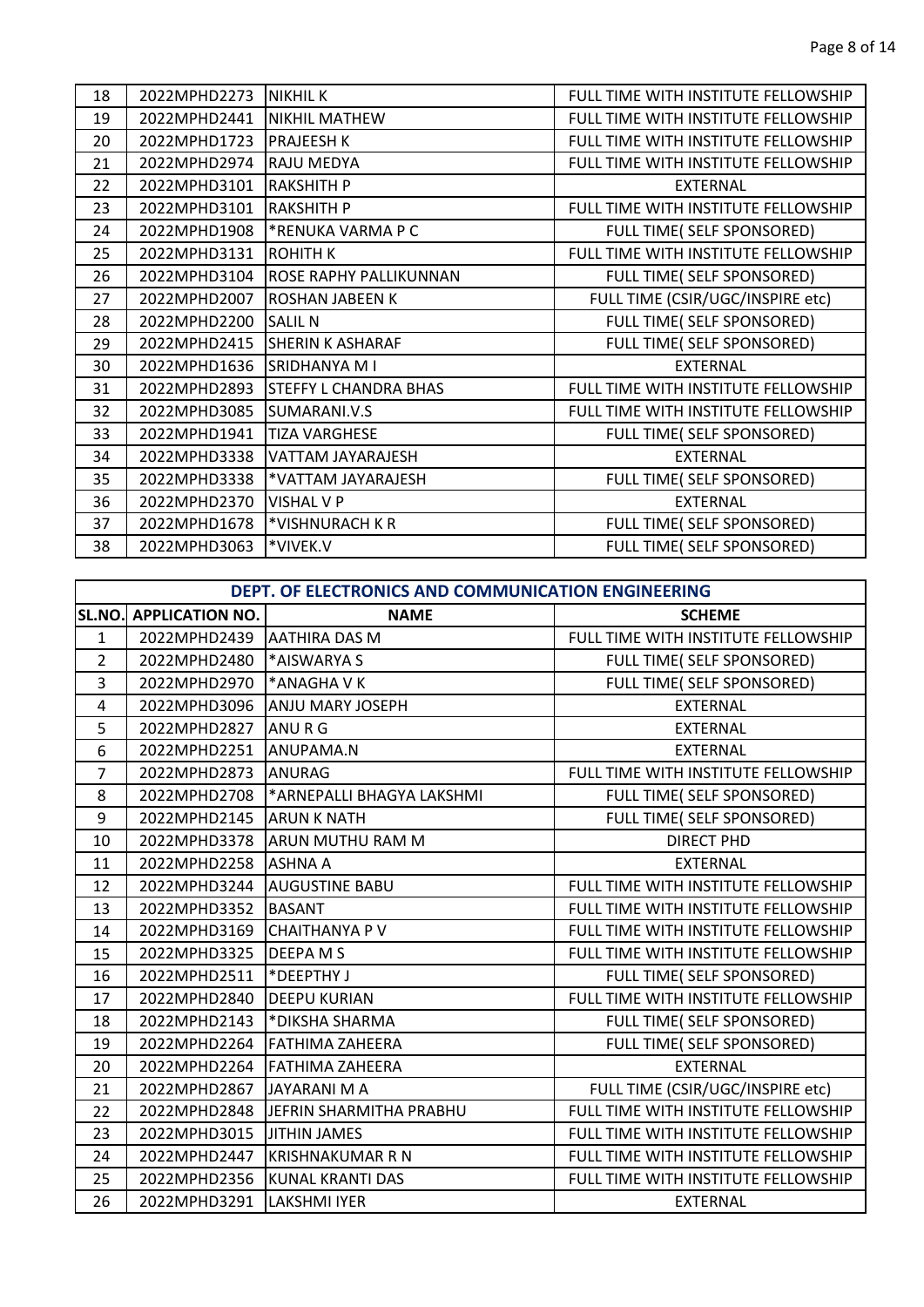| 27 | 2022MPHD2847         | <b>MALLELA RANI</b>                   | <b>FXTERNAL</b>                     |
|----|----------------------|---------------------------------------|-------------------------------------|
| 28 |                      | 2022MPHD2763 MANOJKUMAR BALAJI KOKARE | FULL TIME WITH INSTITUTE FELLOWSHIP |
| 29 | 2022MPHD1828         | MILY MANIAMMA THAMPI                  | <b>EXTERNAL</b>                     |
| 30 | 2022MPHD2096         | *MOHAN RAO THOKALA                    | FULL TIME WITH INSTITUTE FELLOWSHIP |
| 31 | 2022MPHD1760         | *MUNEENDRA D                          | FULL TIME WITH INSTITUTE FELLOWSHIP |
| 32 | 2022MPHD3286         | <b>INIRAJ KUMAR</b>                   | FULL TIME WITH INSTITUTE FELLOWSHIP |
| 33 | 2022MPHD2753         | <b>P MANIKANTA SIMGAMSETTI</b>        | <b>EXTERNAL</b>                     |
| 34 | 2022MPHD2144         | *PARVATHY ARAVINDAN                   | FULL TIME WITH INSTITUTE FELLOWSHIP |
| 35 | 2022MPHD3075         | <b>PAUL JOHN PADICKALA</b>            | FULL TIME( SELF SPONSORED)          |
| 36 | 2022MPHD3075         | <b>PAUL JOHN PADICKALA</b>            | FULL TIME WITH INSTITUTE FELLOWSHIP |
| 37 | 2022MPHD1940         | <b>IRAVICHANDER B</b>                 | FULL TIME WITH INSTITUTE FELLOWSHIP |
| 38 | 2022MPHD2487         | <b>REJIRAM R</b>                      | <b>EXTERNAL</b>                     |
| 39 | 2022MPHD2469         | *RENUKA KUMARAN                       | FULL TIME WITH INSTITUTE FELLOWSHIP |
| 40 | 2022MPHD2226 SADINAK |                                       | FULL TIME WITH INSTITUTE FELLOWSHIP |
| 41 | 2022MPHD2224         | *SALIHATH P                           | FULL TIME WITH INSTITUTE FELLOWSHIP |
| 42 | 2022MPHD3245 SHANKAR |                                       | FULL TIME( SELF SPONSORED)          |
| 43 | 2022MPHD1638         | <b>SHYAMA SREEKUMAR</b>               | <b>EXTERNAL</b>                     |
| 44 | 2022MPHD3231         | <b>ISOBHIRAJ N</b>                    | FULL TIME( SELF SPONSORED)          |
| 45 | 2022MPHD1961         | <b>SRINIVASARAO NADIPINTI</b>         | FULL TIME WITH INSTITUTE FELLOWSHIP |
| 46 | 2022MPHD1871         | <b>SUJA MARKOSE</b>                   | FULL TIME (SPONSORED)               |
| 47 | 2022MPHD2938         | *SWATHI S BABU                        | FULL TIME WITH INSTITUTE FELLOWSHIP |
| 48 | 2022MPHD2725         | *VIDHYA V P                           | FULL TIME WITH INSTITUTE FELLOWSHIP |
| 49 | 2022MPHD2154         | <b>VIJAYA KUMAR TALLURI</b>           | <b>EXTERNAL</b>                     |
| 50 | 2022MPHD2029         | <b>VINOD KUMAR YADAV</b>              | <b>EXTERNAL</b>                     |

|                | <b>DEPT. OF MATHEMATICS</b> |                                |                                     |  |
|----------------|-----------------------------|--------------------------------|-------------------------------------|--|
| SL.NO.         | <b>APPLICATION NO.</b>      | <b>NAME</b>                    | <b>SCHEME</b>                       |  |
| $\mathbf{1}$   | 2022MPHD2724                | <b>ABHINANDAN DASMAHAPATRA</b> | FULL TIME WITH INSTITUTE FELLOWSHIP |  |
| $\overline{2}$ | 2022MPHD2613                | <b>AJEENA JOSEPH</b>           | FULL TIME WITH INSTITUTE FELLOWSHIP |  |
| $\overline{3}$ | 2022MPHD2317                | <b>AJIL K</b>                  | FULL TIME (CSIR/UGC/INSPIRE etc)    |  |
| 4              | 2022MPHD3292                | <b>AKASH HALDER</b>            | FULL TIME WITH INSTITUTE FELLOWSHIP |  |
| 5              | 2022MPHD1752                | <b>ALEENA THOMAS</b>           | FULL TIME (CSIR/UGC/INSPIRE etc)    |  |
| 6              | 2022MPHD1743                | <b>JAMRUTHA C</b>              | FULL TIME (CSIR/UGC/INSPIRE etc)    |  |
| $\overline{7}$ | 2022MPHD2564                | <b>ANANDASRINIVASAN S</b>      | FULL TIME WITH INSTITUTE FELLOWSHIP |  |
| 8              | 2022MPHD2968                | <b>JANJANA E K</b>             | FULL TIME( SELF SPONSORED)          |  |
| 9              | 2022MPHD2377                | <b>ANJITHA ASHOKAN</b>         | FULL TIME (CSIR/UGC/INSPIRE etc)    |  |
| 10             | 2022MPHD2757                | <b>ANNESHA SEN</b>             | FULL TIME WITH INSTITUTE FELLOWSHIP |  |
| 11             | 2022MPHD2610                | <b>ANTARA AVINASH WAJPE</b>    | FULL TIME WITH INSTITUTE FELLOWSHIP |  |
| 12             | 2022MPHD2536                | <b>ANTONY ARAVIND J</b>        | FULL TIME WITH INSTITUTE FELLOWSHIP |  |
| 13             | 2022MPHD2380                | <b>ANUSUIYA BAISHYA</b>        | FULL TIME WITH INSTITUTE FELLOWSHIP |  |
| 14             | 2022MPHD2685                | <b>ARATHY VENUGOPAL</b>        | FULL TIME WITH INSTITUTE FELLOWSHIP |  |
| 15             | 2022MPHD2263                | ASWINI.N.K                     | FULL TIME WITH INSTITUTE FELLOWSHIP |  |
| 16             | 2022MPHD2875                | <b>ATHIRA CHANDRAN</b>         | FULL TIME (CSIR/UGC/INSPIRE etc)    |  |
| 17             | 2022MPHD2245                | <b>BALU P KARTHA</b>           | FULL TIME( SELF SPONSORED)          |  |
| 18             | 2022MPHD2710                | <b>BIYA THOMAS</b>             | FULL TIME( SELF SPONSORED)          |  |
| 19             | 2022MPHD3017                | <b>DEBAJYOTI MAZUMDER</b>      | FULL TIME WITH INSTITUTE FELLOWSHIP |  |
| 20             | 2022MPHD2170                | <b>DHANYA CM</b>               | FULL TIME WITH INSTITUTE FELLOWSHIP |  |
| 21             | 2022MPHD3204                | <b>DHANYA ROY</b>              | FULL TIME WITH INSTITUTE FELLOWSHIP |  |
| 22             | 2022MPHD2063                | <b>DINESH KUMAR S</b>          | FULL TIME WITH INSTITUTE FELLOWSHIP |  |
| 23             | 2022MPHD2508                | <b>DINILA V K</b>              | FULL TIME (CSIR/UGC/INSPIRE etc)    |  |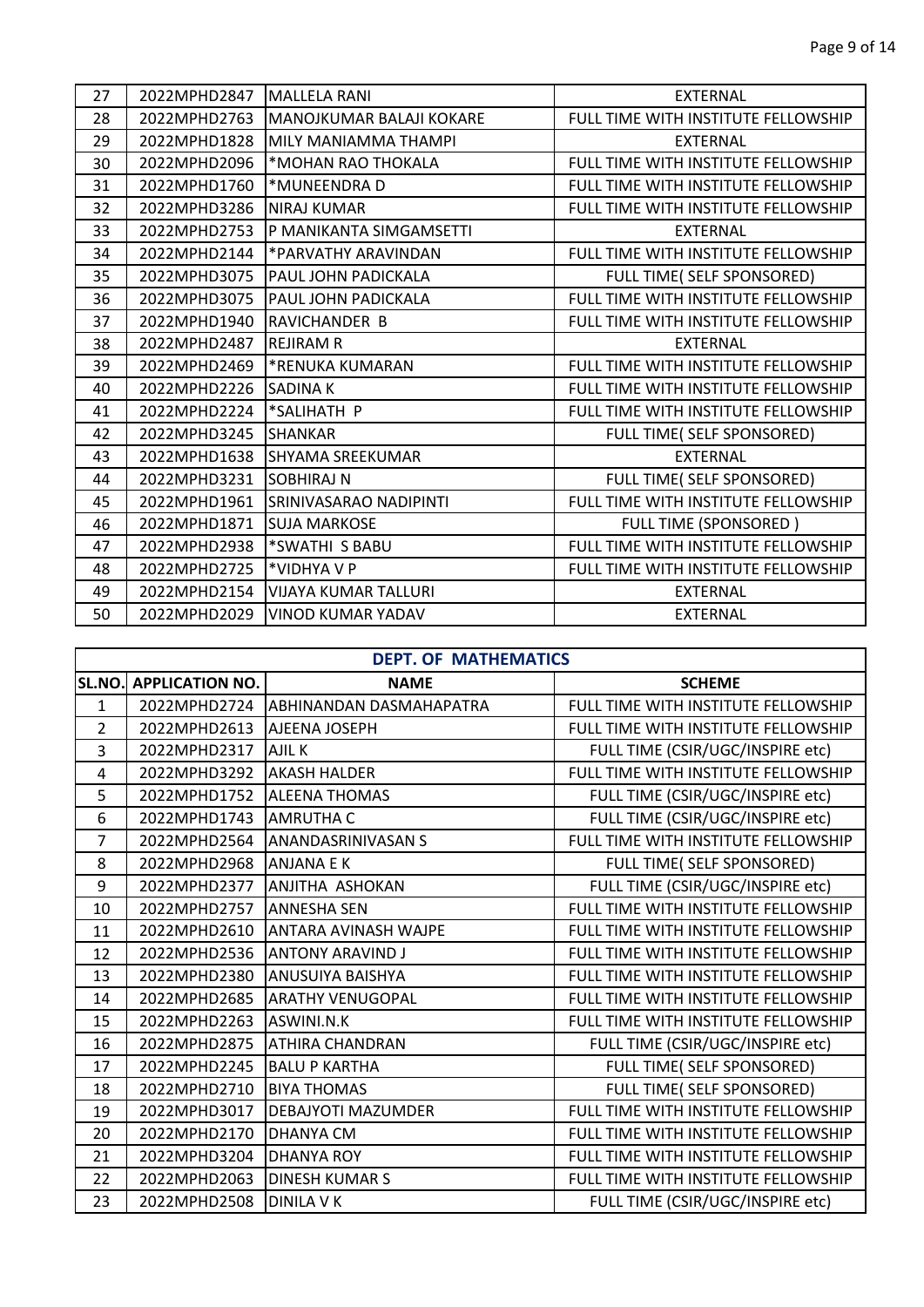| 24 | 2022MPHD1974 | <b>DIVYATK</b>           | FULL TIME( SELF SPONSORED)          |
|----|--------------|--------------------------|-------------------------------------|
| 25 | 2022MPHD2373 | <b>DIVYA YADAV</b>       | FULL TIME WITH INSTITUTE FELLOWSHIP |
| 26 | 2022MPHD2744 | <b>ESHWAR SRINIVASAN</b> | FULL TIME WITH INSTITUTE FELLOWSHIP |
| 27 | 2022MPHD2246 | <b>FIDHA JABEEN KTP</b>  | <b>EXTERNAL</b>                     |
| 28 | 2022MPHD2198 | <b>GUNJAN DEWANGAN</b>   | FULL TIME WITH INSTITUTE FELLOWSHIP |
| 29 | 2022MPHD3238 | <b>HARITHA PK</b>        | FULL TIME (CSIR/UGC/INSPIRE etc)    |
| 30 | 2022MPHD2001 | <b>HEMAND HARIKUMAR</b>  | FULL TIME WITH INSTITUTE FELLOWSHIP |
| 31 | 2022MPHD3391 | *HENEEN MUHAMMAD K       | FULL TIME( SELF SPONSORED)          |
| 32 | 2022MPHD2678 | <b>INDRA KUMAR</b>       | FULL TIME (CSIR/UGC/INSPIRE etc)    |
| 33 | 2022MPHD2202 | JASINA HAMEED P K        | FULL TIME WITH INSTITUTE FELLOWSHIP |
| 34 | 2022MPHD1808 | JOMAL JOSEN              | FULL TIME (CSIR/UGC/INSPIRE etc)    |
| 35 | 2022MPHD3246 | K SREELAKSHMI            | FULL TIME WITH INSTITUTE FELLOWSHIP |
| 36 | 2022MPHD3343 | <b>KANAV SINGH RANA</b>  | FULL TIME WITH INSTITUTE FELLOWSHIP |
| 37 | 2022MPHD2535 | <b>KANCHAN SINGH</b>     | FULL TIME (CSIR/UGC/INSPIRE etc)    |
| 38 | 2022MPHD2446 | KAVITHA J                | FULL TIME WITH INSTITUTE FELLOWSHIP |
| 39 | 2022MPHD2871 | <b>KRIPA SHAJI</b>       | FULL TIME( SELF SPONSORED)          |
| 40 | 2022MPHD2506 | <b>KRUPA MARIA JOSE</b>  | FULL TIME WITH INSTITUTE FELLOWSHIP |
| 41 | 2022MPHD3359 | LEKSHMY R. NAIR          | <b>EXTERNAL</b>                     |
| 42 | 2022MPHD3318 | *LIJU P                  | FULL TIME( SELF SPONSORED)          |
| 43 | 2022MPHD2959 | MANDEEP KUMAR            | FULL TIME WITH INSTITUTE FELLOWSHIP |
| 44 | 2022MPHD2742 | <b>MANJUSREE GOPAL</b>   | FULL TIME WITH INSTITUTE FELLOWSHIP |
| 45 | 2022MPHD2436 | MANOHAR S H              | FULL TIME (CSIR/UGC/INSPIRE etc)    |
| 46 | 2022MPHD2475 | MANSI BODAR              | FULL TIME WITH INSTITUTE FELLOWSHIP |
| 47 | 2022MPHD3308 | MASNA S                  | <b>EXTERNAL</b>                     |
| 48 | 2022MPHD3003 | <b>MD JOHIUR RAHAMAN</b> | FULL TIME WITH INSTITUTE FELLOWSHIP |
| 49 | 2022MPHD1977 | MIDHUN T A               | FULL TIME (CSIR/UGC/INSPIRE etc)    |
| 50 | 2022MPHD2560 | MINU MATHEW              | <b>EXTERNAL</b>                     |
| 51 | 2022MPHD1978 | MUSHTHAQ ALI A P         | FULL TIME WITH INSTITUTE FELLOWSHIP |
| 52 | 2022MPHD1698 | <b>NANDAGOPAL S A</b>    | FULL TIME (CSIR/UGC/INSPIRE etc)    |
| 53 | 2022MPHD2393 | <b>NAVYA K NAIR</b>      | FULL TIME WITH INSTITUTE FELLOWSHIP |
| 54 | 2022MPHD2064 | <b>NEENU JOSE</b>        | FULL TIME WITH INSTITUTE FELLOWSHIP |
| 55 | 2022MPHD3237 | <b>PARVATHI S NAIR</b>   | FULL TIME WITH INSTITUTE FELLOWSHIP |
| 56 | 2022MPHD2770 | <b>PAWAN SINGH</b>       | FULL TIME WITH INSTITUTE FELLOWSHIP |
| 57 | 2022MPHD2822 | POULOMI BASAK            | FULL TIME WITH INSTITUTE FELLOWSHIP |
| 58 | 2022MPHD2161 | <b>PREETHIM</b>          | FULL TIME (CSIR/UGC/INSPIRE etc)    |
| 59 | 2022MPHD3000 | RAMARAJ T                | FULL TIME WITH INSTITUTE FELLOWSHIP |
| 60 |              | <b>RAUSHAN KUMAR</b>     | FULL TIME WITH INSTITUTE FELLOWSHIP |
| 61 | 2022MPHD3035 |                          |                                     |
|    | 2022MPHD2426 | <b>RUKSANATH K K</b>     | FULL TIME WITH INSTITUTE FELLOWSHIP |
| 62 | 2022MPHD2140 | <b>RUPANJALI</b>         | FULL TIME WITH INSTITUTE FELLOWSHIP |
| 63 | 2022MPHD2108 | <b>SAHIL VIG</b>         | FULL TIME WITH INSTITUTE FELLOWSHIP |
| 64 | 2022MPHD1721 | <b>SAJIN VINCENT A W</b> | FULL TIME (CSIR/UGC/INSPIRE etc)    |
| 65 | 2022MPHD2062 | <b>SAYANTAN ROY</b>      | FULL TIME WITH INSTITUTE FELLOWSHIP |
| 66 | 2022MPHD1674 | <b>SHAFIYA P S</b>       | FULL TIME WITH INSTITUTE FELLOWSHIP |
| 67 | 2022MPHD3342 | <b>SHAINY ROY</b>        | FULL TIME WITH INSTITUTE FELLOWSHIP |
| 68 | 2022MPHD2429 | <b>SHAMEENA TT</b>       | FULL TIME WITH INSTITUTE FELLOWSHIP |
| 69 | 2022MPHD2075 | <b>SHANDARK</b>          | FULL TIME WITH INSTITUTE FELLOWSHIP |
| 70 | 2022MPHD2075 | <b>SHANDARK</b>          | FULL TIME( SELF SPONSORED)          |
| 71 | 2022MPHD2120 | <b>SIJINAKJ</b>          | FULL TIME( SELF SPONSORED)          |
| 72 | 2022MPHD1750 | *SK ENAMUL               | FULL TIME( SELF SPONSORED)          |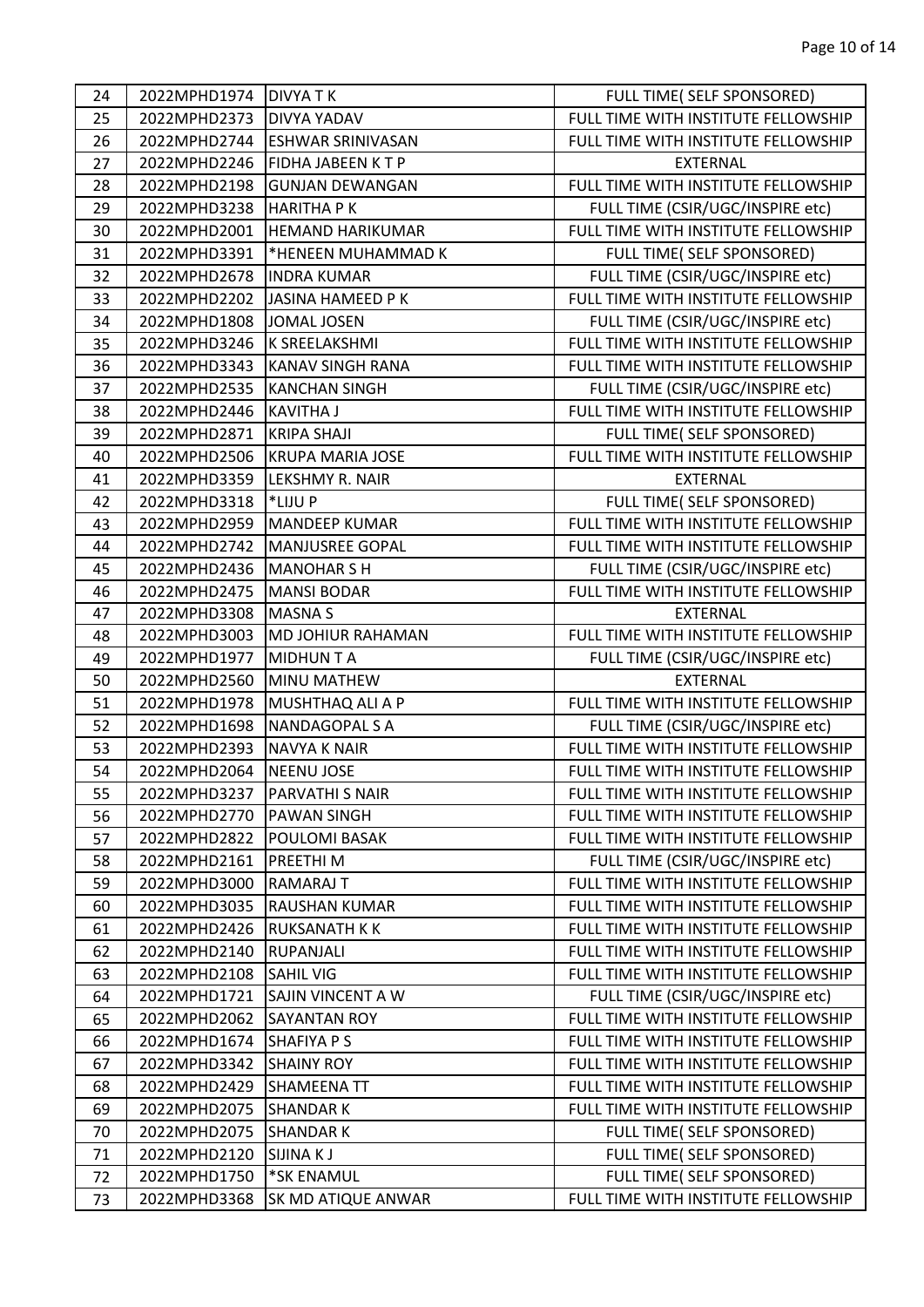| 74 | 2022MPHD2004 | SMIHA SAMANTA            | FULL TIME WITH INSTITUTE FELLOWSHIP |
|----|--------------|--------------------------|-------------------------------------|
| 75 | 2022MPHD3326 | <b>SOORIP</b>            | FULL TIME WITH INSTITUTE FELLOWSHIP |
| 76 | 2022MPHD2758 | <b>SOUMI MAHATO</b>      | FULL TIME (CSIR/UGC/INSPIRE etc)    |
| 77 | 2022MPHD2067 | SOURAV BANERJEE          | FULL TIME (CSIR/UGC/INSPIRE etc)    |
| 78 | 2022MPHD2287 | <b>SREEHARIT</b>         | FULL TIME WITH INSTITUTE FELLOWSHIP |
| 79 | 2022MPHD2121 | SREEJA V NAMPOOTHIRI     | FULL TIME WITH INSTITUTE FELLOWSHIP |
| 80 | 2022MPHD2394 | <b>SREYAT</b>            | FULL TIME WITH INSTITUTE FELLOWSHIP |
| 81 | 2022MPHD2814 | <b>SUMAN MUKHERJEE</b>   | FULL TIME WITH INSTITUTE FELLOWSHIP |
| 82 | 2022MPHD1652 | THANISHATH SAMSAD.M.K    | FULL TIME WITH INSTITUTE FELLOWSHIP |
| 83 | 2022MPHD2089 | UMME JOINAB              | FULL TIME WITH INSTITUTE FELLOWSHIP |
| 84 | 2022MPHD1563 | V ARUNA                  | FULL TIME WITH INSTITUTE FELLOWSHIP |
| 85 | 2022MPHD1986 | VARSHA R                 | FULL TIME WITH INSTITUTE FELLOWSHIP |
| 86 | 2022MPHD3197 | <b>VENKAT PRASANNA R</b> | FULL TIME WITH INSTITUTE FELLOWSHIP |
| 87 | 2022MPHD1855 | <b>VIJAY KUMAR</b>       | FULL TIME WITH INSTITUTE FELLOWSHIP |
| 88 | 2022MPHD3166 | <b>VISHNUKUMARKS</b>     | FULL TIME WITH INSTITUTE FELLOWSHIP |
| 89 | 2022MPHD3360 | YADHAVAN K               | FULL TIME WITH INSTITUTE FELLOWSHIP |
| 90 | 2022MPHD1932 | ZAINAB KAMMAPPA          | FULL TIME WITH INSTITUTE FELLOWSHIP |

|                         | DEPT. OF MECHANICAL ENGINEERING |                             |                                     |  |
|-------------------------|---------------------------------|-----------------------------|-------------------------------------|--|
|                         | SL.NO. APPLICATION NO.          | <b>NAME</b>                 | <b>SCHEME</b>                       |  |
| $\mathbf{1}$            | 2022MPHD2627                    | <b>ABU HORAIRA</b>          | FULL TIME WITH INSTITUTE FELLOWSHIP |  |
| $\overline{2}$          | 2022MPHD2440                    | <b>ANIL KUMAR</b>           | FULL TIME WITH INSTITUTE FELLOWSHIP |  |
| 3                       | 2022MPHD2222                    | <b>ANOOP MF R</b>           | FULL TIME WITH INSTITUTE FELLOWSHIP |  |
| $\overline{\mathbf{4}}$ | 2022MPHD2762                    | <b>ARJUNCP</b>              | FULL TIME WITH INSTITUTE FELLOWSHIP |  |
| 5                       | 2022MPHD2225                    | <b>ARUN ELDHOSE</b>         | FULL TIME( SELF SPONSORED)          |  |
| 6                       | 2022MPHD3275                    | <b>ATHUL S ARAVIND</b>      | FULL TIME WITH INSTITUTE FELLOWSHIP |  |
| $\overline{7}$          | 2022MPHD3303                    | *BHUVANA VARADHA V P        | FULL TIME( SELF SPONSORED)          |  |
| 8                       | 2022MPHD2410                    | <b>DEBOTTAM BHOWMIK</b>     | FULL TIME WITH INSTITUTE FELLOWSHIP |  |
| 9                       | 2022MPHD2988                    | <b>DEVA SURYA S</b>         | FULL TIME( SELF SPONSORED)          |  |
| 10                      | 2022MPHD3353                    | DON P JOSE                  | FULL TIME WITH INSTITUTE FELLOWSHIP |  |
| 11                      | 2022MPHD2549                    | G BALAKRISHNA REDDY         | FULL TIME (CSIR/UGC/INSPIRE etc)    |  |
| 12                      | 2022MPHD3161                    | <b>INGILELA ASWITH BABU</b> | FULL TIME WITH INSTITUTE FELLOWSHIP |  |
| 13                      | 2022MPHD2452                    | JAIDEEP SHUKLA              | FULL TIME WITH INSTITUTE FELLOWSHIP |  |
| 14                      | 2022MPHD3311                    | K ANOOP VASUDEVAN           | FULL TIME( SELF SPONSORED)          |  |
| 15                      | 2022MPHD2963                    | K S SHREEHARSHA             | FULL TIME( SELF SPONSORED)          |  |
| 16                      | 2022MPHD3151                    | <b>IKANNAN C</b>            | FULL TIME WITH INSTITUTE FELLOWSHIP |  |
| 17                      | 2022MPHD2083                    | <b>KRISHAN CHANDRA</b>      | FULL TIME( SELF SPONSORED)          |  |
| 18                      | 2022MPHD3083                    | LAKSHMI RAJAN P             | FULL TIME( SELF SPONSORED)          |  |
| 19                      | 2022MPHD2334                    | MADAKA TIRUPATI             | FULL TIME( SELF SPONSORED)          |  |
| 20                      | 2022MPHD1801                    | <b>MANIKANDAN M</b>         | FULL TIME (CSIR/UGC/INSPIRE etc)    |  |
| 21                      | 2022MPHD2622                    | MANU G                      | <b>EXTERNAL</b>                     |  |
| 22                      | 2022MPHD1562                    | *MANUKUMAR Y BUDDANAVAR     | FULL TIME( SELF SPONSORED)          |  |
| 23                      | 2022MPHD3272                    | *MIDHUN P MATHEW            | FULL TIME( SELF SPONSORED)          |  |
| 24                      | 2022MPHD2887                    | <b>MOLKAM RAKESH</b>        | FULL TIME WITH INSTITUTE FELLOWSHIP |  |
| 25                      | 2022MPHD2787                    | MUHAMMED AZEEM V            | FULL TIME WITH INSTITUTE FELLOWSHIP |  |
| 26                      | 2022MPHD3346                    | <b>NAVEEN</b>               | FULL TIME WITH INSTITUTE FELLOWSHIP |  |
| 27                      | 2022MPHD2592                    | <b>PRAKASH R S</b>          | <b>EXTERNAL</b>                     |  |
| 28                      | 2022MPHD3091                    | PUSHPENDRA KUMAR            | FULL TIME WITH INSTITUTE FELLOWSHIP |  |
| 29                      | 2022MPHD2728                    | RAJEEV KUMAR MANDAL         | FULL TIME WITH INSTITUTE FELLOWSHIP |  |
| 30                      | 2022MPHD2218                    | RAJEEV KUMAR MANDAL         | FULL TIME WITH INSTITUTE FELLOWSHIP |  |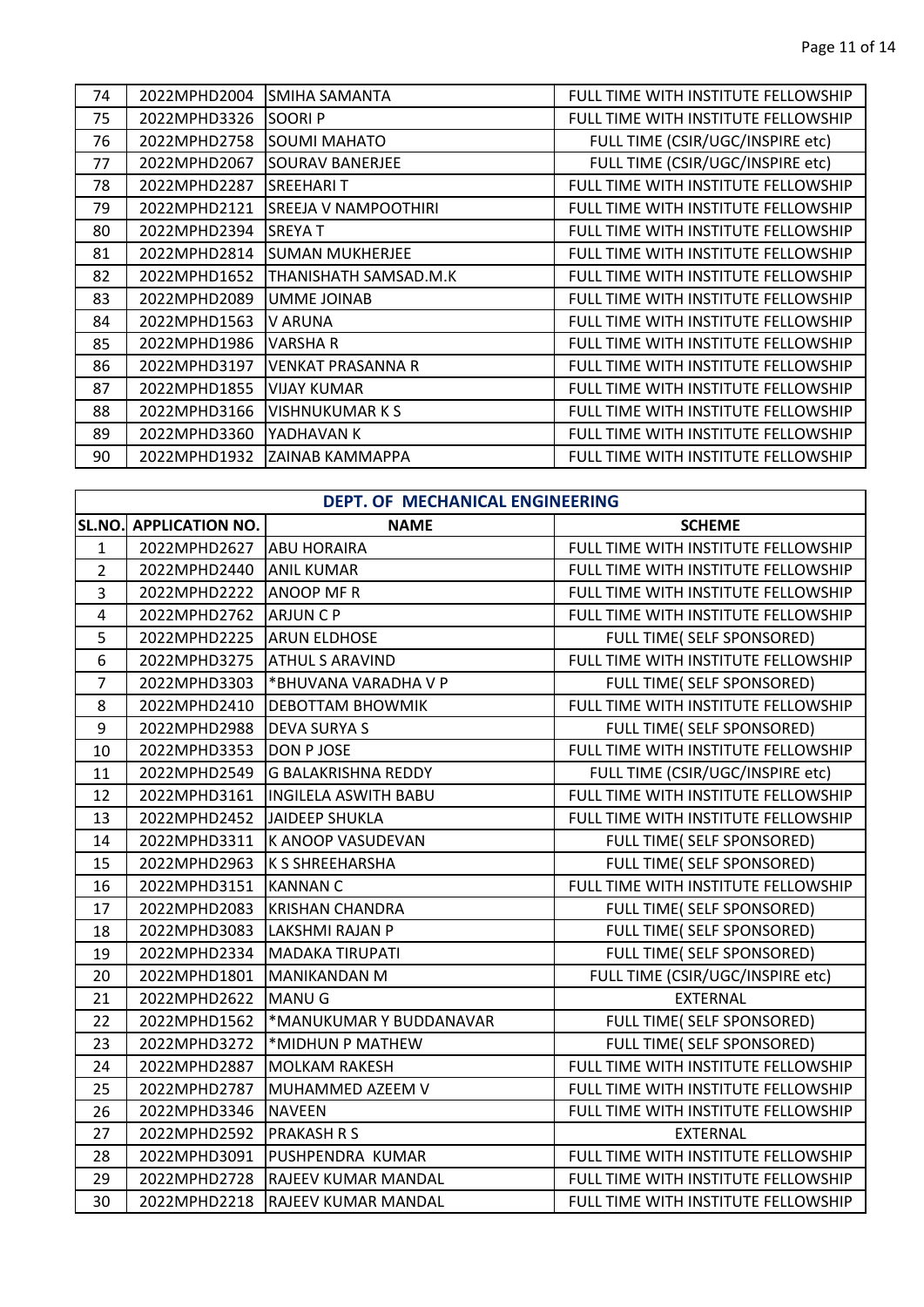| 31 | 2022MPHD2347 | <b>SABIR CM</b>                 | FULL TIME WITH INSTITUTE FELLOWSHIP |
|----|--------------|---------------------------------|-------------------------------------|
| 32 | 2022MPHD2397 | <b>SANTOSH S.AMARAPURE</b>      | FULL TIME WITH INSTITUTE FELLOWSHIP |
| 33 | 2022MPHD2675 | <b>SAROJ KUMAR</b>              | FULL TIME WITH INSTITUTE FELLOWSHIP |
| 34 | 2022MPHD3395 | <b>SASMITA SINGH</b>            | <b>EXTERNAL</b>                     |
| 35 | 2022MPHD2465 | SHAHUL HAMEED VALIYAPEEDIYEKKAL | FULL TIME WITH INSTITUTE FELLOWSHIP |
| 36 | 2022MPHD3213 | <b>SHAILENDRA KUMAR</b>         | FULL TIME WITH INSTITUTE FELLOWSHIP |
| 37 | 2022MPHD3185 | SOORAJ P                        | FULL TIME WITH INSTITUTE FELLOWSHIP |
| 38 | 2022MPHD2604 | <b>SUMEET RAMAN</b>             | FULL TIME WITH INSTITUTE FELLOWSHIP |
| 39 | 2022MPHD1630 | <b>TONY VARGHESE</b>            | <b>EXTERNAL</b>                     |
| 40 | 2022MPHD2195 | <b>UBAIDULLA CT</b>             | FULL TIME WITH INSTITUTE FELLOWSHIP |
| 41 | 2022MPHD2471 | VIMAL S V                       | FULL TIME WITH INSTITUTE FELLOWSHIP |
| 42 | 2022MPHD3379 | *VINAY VENUGOPAL                | FULL TIME( SELF SPONSORED)          |
| 43 | 2022MPHD3369 | *VISHNU JAYAN                   | FULL TIME( SELF SPONSORED)          |
| 44 | 2022MPHD2215 | <b>VISHNU VENUGOPAL</b>         | FULL TIME WITH INSTITUTE FELLOWSHIP |
| 45 | 2022MPHD1895 | <b>VISHNURAJ P</b>              | FULL TIME WITH INSTITUTE FELLOWSHIP |

|                | <b>SCHOOL OF MANAGEMENT STUDIES</b> |                             |                                     |  |
|----------------|-------------------------------------|-----------------------------|-------------------------------------|--|
| <b>SL.NO.</b>  | <b>APPLICATION NO.</b>              | <b>NAME</b>                 | <b>SCHEME</b>                       |  |
| 1              | 2022MPHD3341                        | <b>JAISHWARYA SATISH</b>    | FULL TIME (CSIR/UGC/INSPIRE etc)    |  |
| $\overline{2}$ | 2022MPHD2546 AJAY KRISHNA A         |                             | <b>EXTERNAL</b>                     |  |
| 3              | 2022MPHD2749                        | <b>ANIT JOSE</b>            | FULL TIME (CSIR/UGC/INSPIRE etc)    |  |
| 4              | 2022MPHD2782                        | <b>ANN K GEORGE</b>         | FULL TIME (CSIR/UGC/INSPIRE etc)    |  |
| 5              | 2022MPHD2775                        | <b>ANN MARY ROY</b>         | FULL TIME WITH INSTITUTE FELLOWSHIP |  |
| 6              | 2022MPHD3295                        | <b>JANSHIDA AHAMMED</b>     | FULL TIME (CSIR/UGC/INSPIRE etc)    |  |
| $\overline{7}$ | 2022MPHD2865                        | <b>ASHISH</b>               | FULL TIME (CSIR/UGC/INSPIRE etc)    |  |
| 8              | 2022MPHD2178                        | <b>IDIVYA LEKSHMI M S</b>   | FULL TIME WITH INSTITUTE FELLOWSHIP |  |
| 9              | 2022MPHD2979                        | <b>JITHA MOHAN</b>          | FULL TIME (CSIR/UGC/INSPIRE etc)    |  |
| 10             | 2022MPHD3313                        | <b>JITHINKV</b>             | FULL TIME (CSIR/UGC/INSPIRE etc)    |  |
| 11             | 2022MPHD3109                        | MALAVIKA AJIKUMAR           | FULL TIME WITH INSTITUTE FELLOWSHIP |  |
| 12             | 2022MPHD2887                        | <b>IMOLKAM RAKESH</b>       | FULL TIME WITH INSTITUTE FELLOWSHIP |  |
| 13             | 2022MPHD2336                        | <b>IRESHMA SANIL</b>        | FULL TIME (CSIR/UGC/INSPIRE etc)    |  |
| 14             | 2022MPHD3414                        | IS KRISHNA                  | FULL TIME (CSIR/UGC/INSPIRE etc)    |  |
| 15             | 2022MPHD2283                        | <b>SAIFUDHEEN E</b>         | FULL TIME (CSIR/UGC/INSPIRE etc)    |  |
| 16             | 2022MPHD2166                        | <b>SAMANWITA MISHRA</b>     | FULL TIME (CSIR/UGC/INSPIRE etc)    |  |
| 17             | 2022MPHD2894                        | <b>ISAUMYA C MANOHARAN</b>  | FULL TIME (CSIR/UGC/INSPIRE etc)    |  |
| 18             | 2022MPHD2818                        | <b>SERA SUSAN MATHEW</b>    | FULL TIME (CSIR/UGC/INSPIRE etc)    |  |
| 19             | 2022MPHD3135                        | <b>SHALINA ABDUL HAMEED</b> | FULL TIME (CSIR/UGC/INSPIRE etc)    |  |
| 20             | 2022MPHD2544                        | <b>ISHYAMA M</b>            | FULL TIME WITH INSTITUTE FELLOWSHIP |  |
| 21             | 2022MPHD2312                        | <b>SYED WASIM AHMED</b>     | FULL TIME( SELF SPONSORED)          |  |
| 22             | 2022MPHD3394                        | <b>VEENA</b>                | FULL TIME( SELF SPONSORED)          |  |

| SCHOOL OF MATERIALS SCIENCE AND ENGINEERING |                               |                                 |                                     |
|---------------------------------------------|-------------------------------|---------------------------------|-------------------------------------|
|                                             | <b>SL.NO. APPLICATION NO.</b> | <b>NAME</b>                     | <b>SCHEME</b>                       |
|                                             | 2022MPHD2918                  | <b>JAKBAR S</b>                 | FULL TIME WITH INSTITUTE FELLOWSHIP |
| $\mathcal{P}$                               | 2022MPHD2374                  | <b>JATHIRA V</b>                | FULL TIME WITH INSTITUTE FELLOWSHIP |
| 3                                           | 2022MPHD3297                  | <b>IGREESHMA CAROLINE TITUS</b> | FULL TIME WITH INSTITUTE FELLOWSHIP |
| 4                                           | 2022MPHD2787                  | <b>IMUHAMMED AZEEM V</b>        | FULL TIME WITH INSTITUTE FELLOWSHIP |
| 5                                           | 2022MPHD2787                  | <b>IMUHAMMED AZEEM V</b>        | FULL TIME( SELF SPONSORED)          |
| 6                                           | 2022MPHD3089                  | <b>IMYTHRIVK</b>                | FULL TIME( SELF SPONSORED)          |
|                                             | 2022MPHD3282 INITHIN S N      |                                 | FULL TIME WITH INSTITUTE FELLOWSHIP |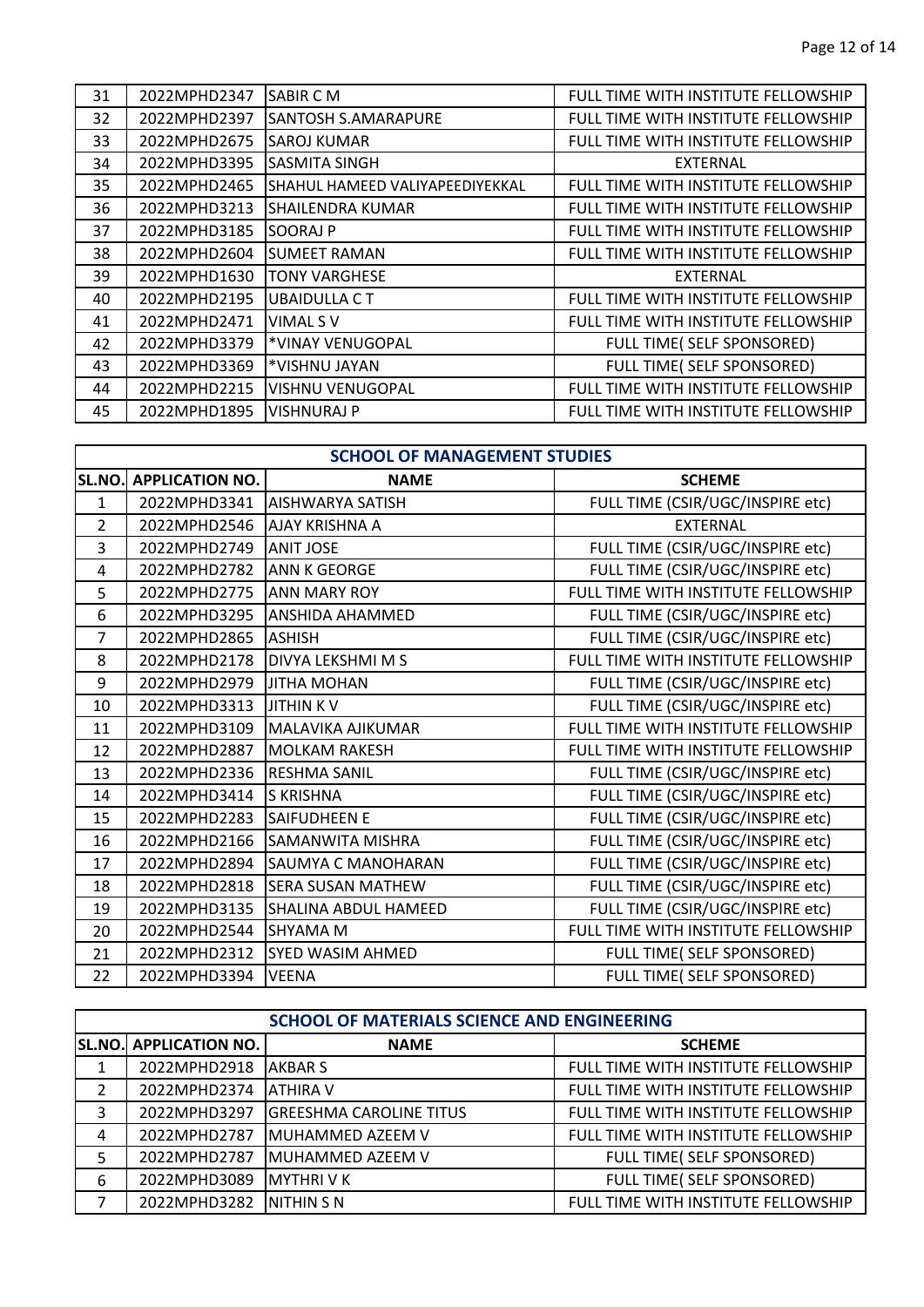| 8  | 2022MPHD2098 ISARTHAK ROY  |                        | FULL TIME WITH INSTITUTE FELLOWSHIP |
|----|----------------------------|------------------------|-------------------------------------|
| 9  | 2022MPHD1722  *SINDHU R    |                        | FULL TIME( SELF SPONSORED)          |
| 10 | 2022MPHD2922               | ISREEJISHA N           | FULL TIME WITH INSTITUTE FELLOWSHIP |
| 11 | 2022MPHD3120               | <b>ISUBIN MOHAN C</b>  | FULL TIME( SELF SPONSORED)          |
| 12 | 2022MPHD2542  TEENA THOMAS |                        | FULL TIME WITH INSTITUTE FELLOWSHIP |
| 13 | 2022MPHD3332               | <b>ITHEJAS K RAJIV</b> | FULL TIME( SELF SPONSORED)          |
| 14 | 2022MPHD3369               | I*VISHNU JAYAN         | FULL TIME( SELF SPONSORED)          |

| <b>SCHOOL OF BIOTECHNOLOGY</b> |                        |                             |                                     |  |
|--------------------------------|------------------------|-----------------------------|-------------------------------------|--|
| SL.NO.                         | <b>APPLICATION NO.</b> | <b>NAME</b>                 | <b>SCHEME</b>                       |  |
| $\mathbf{1}$                   | 2022MPHD2028           | <b>AARJITH DAMIAN DAVIS</b> | FULL TIME WITH INSTITUTE FELLOWSHIP |  |
| $\overline{2}$                 | 2022MPHD2765           | <b>ABHISHEK BARDHAN</b>     | FULL TIME WITH INSTITUTE FELLOWSHIP |  |
| 3                              | 2022MPHD2734           | <b>ABIR BHATTACHARYA</b>    | FULL TIME WITH INSTITUTE FELLOWSHIP |  |
| $\overline{\mathbf{4}}$        | 2022MPHD2428           | <b>ACHSHA BABU</b>          | FULL TIME( SELF SPONSORED)          |  |
| 5                              | 2022MPHD3178           | <b>ADITI SINGH</b>          | FULL TIME WITH INSTITUTE FELLOWSHIP |  |
| 6                              | 2022MPHD1956           | <b>AJIETH KANNA SS</b>      | FULL TIME WITH INSTITUTE FELLOWSHIP |  |
| $\overline{7}$                 | 2022MPHD2645           | *AKANKSHA NAIR              | FULL TIME WITH INSTITUTE FELLOWSHIP |  |
| 8                              | 2022MPHD3061           | <b>AMRUTHAK</b>             | FULL TIME (CSIR/UGC/INSPIRE etc)    |  |
| 9                              | 2022MPHD3088           | *ANEESA K                   | FULL TIME WITH INSTITUTE FELLOWSHIP |  |
| 10                             | 2022MPHD2094           | ANIL HARI KADAM             | FULL TIME( SELF SPONSORED)          |  |
| 11                             | 2022MPHD1728           | <b>ANJALI MAHESH PATIL</b>  | <b>EXTERNAL</b>                     |  |
| 12                             | 2022MPHD2910           | *ANJU M                     | FULL TIME WITH INSTITUTE FELLOWSHIP |  |
| 13                             | 2022MPHD3335           | ANUSHKA AGRAWAL             | FULL TIME WITH INSTITUTE FELLOWSHIP |  |
| 14                             | 2022MPHD2630           | <b>APARNA E K</b>           | FULL TIME( SELF SPONSORED)          |  |
| 15                             | 2022MPHD3278           | ARATHI.K                    | FULL TIME WITH INSTITUTE FELLOWSHIP |  |
| 16                             | 2022MPHD3267           | *ARSHA E P                  | FULL TIME WITH INSTITUTE FELLOWSHIP |  |
| 17                             | 2022MPHD3009           | <b>ASHITHA WASHINGTON</b>   | FULL TIME( SELF SPONSORED)          |  |
| 18                             | 2022MPHD2750           | <b>ASWINI SIVADAS C</b>     | FULL TIME (CSIR/UGC/INSPIRE etc)    |  |
| 19                             | 2022MPHD1793           | DIVYA BALAKRISHNAN          | FULL TIME WITH INSTITUTE FELLOWSHIP |  |
| 20                             | 2022MPHD2611           | DOPANA AMIT KUMAR REDDY     | FULL TIME WITH INSTITUTE FELLOWSHIP |  |
| 21                             | 2022MPHD3039           | <b>DR RESHMI A</b>          | <b>EXTERNAL</b>                     |  |
| 22                             | 2022MPHD3019           | <b>ETISHA ARUN</b>          | FULL TIME (CSIR/UGC/INSPIRE etc)    |  |
| 23                             | 2022MPHD1985           | <b>GAYATHRIKS</b>           | FULL TIME WITH INSTITUTE FELLOWSHIP |  |
| 24                             | 2022MPHD3345           | <b>GREESHMAK</b>            | FULL TIME WITH INSTITUTE FELLOWSHIP |  |
| 25                             | 2022MPHD2423           | <b>HARITHA M</b>            | FULL TIME WITH INSTITUTE FELLOWSHIP |  |
| 26                             | 2022MPHD3233           | <b>INDHUMATHIM</b>          | FULL TIME WITH INSTITUTE FELLOWSHIP |  |
| 27                             | 2022MPHD3302           | J. PAUL ABIAA               | FULL TIME( SELF SPONSORED)          |  |
| 28                             | 2022MPHD2299           | JAYAKRISHNAN J T            | <b>EXTERNAL</b>                     |  |
| 29                             | 2022MPHD1766           | <b>KRITIKA VERMA</b>        | FULL TIME WITH INSTITUTE FELLOWSHIP |  |
| 30                             | 2022MPHD3294           | MAGNA JOM                   | FULL TIME WITH INSTITUTE FELLOWSHIP |  |
| 31                             | 2022MPHD2594           | MINU ELIZABETH PAUL         | <b>FULL TIME (SPONSORED)</b>        |  |
| 32                             | 2022MPHD3071           | <b>MONALISA JENA</b>        | FULL TIME WITH INSTITUTE FELLOWSHIP |  |
| 33                             | 2022MPHD2547           | *NARUN GAMBHIR              | FULL TIME WITH INSTITUTE FELLOWSHIP |  |
| 34                             | 2022MPHD1952           | *NASHEEDA RASHEED K         | FULL TIME WITH INSTITUTE FELLOWSHIP |  |
| 35                             | 2022MPHD3364           | <b>NIKHIL MOHAN</b>         | FULL TIME WITH INSTITUTE FELLOWSHIP |  |
| 36                             | 2022MPHD2073           | NIRMAL SARKAR               | FULL TIME WITH INSTITUTE FELLOWSHIP |  |
| 37                             | 2022MPHD1955           | <b>NITHYAN</b>              | FULL TIME WITH INSTITUTE FELLOWSHIP |  |
| 38                             | 2022MPHD2411           | <b>PARVATHIB</b>            | FULL TIME WITH INSTITUTE FELLOWSHIP |  |

39 2022MPHD3119 POONAM SHAH FULL TIME (SELF SPONSORED)<br>40 2022MPHD2030 PRATTUSHA KHAN FULL TIME WITH INSTITUTE FELLOW 40 2022MPHD2030 PRATTUSHA KHAN FULL TIME WITH INSTITUTE FELLOWSHIP